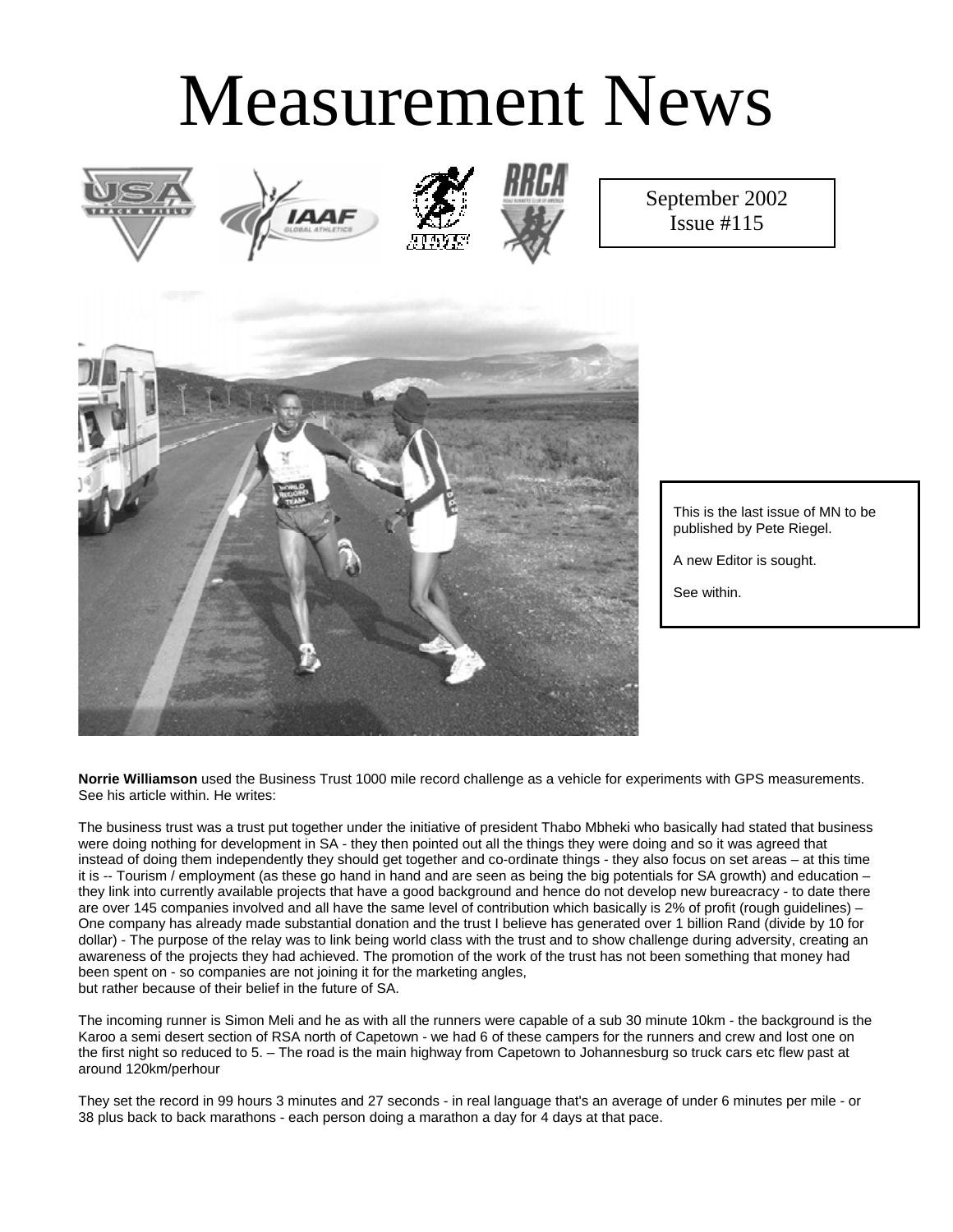#### **MEASUREMENT NEWS**

# **#115 – SEPTEMBER 2002**

**Editor**: Pete Riegel - 3354 Kirkham Road - Columbus, OH 43221-1368

Telephone: 614-451-5617 (home, not after 10 PM Eastern time) FAX: 614-451-5610 (home) Email: Riegelpete@aol.com

#### **Subscription cost:**

Subscriptions are not presently available, as the Editor/Publisher has ceased to publish *Measurement News.*

#### **EDITOR SOUGHT**

*Measurement News* needs an Editor! See article within.

# **ONLINE MEASUREMENT FORUM**

All it takes to become a subscriber is access to email. Simply send to **MNForum@aol.com** with "Subscribe MNF" in the subject heading box, and you will be added to the list. Postings on any subject related to measurement are also welcome at the same address. RRTC CHAIRMAN – Mike Wickiser 2939 Vincent Rd – Silver Lake, OH 44224 Phone/fax: 330-929-1605 Email: MikeWickiser@neo.rr.com

# **ROAD RUNNING TECHNICAL COUNCIL**

|                              | <b>Ted Corbitt</b>          |
|------------------------------|-----------------------------|
|                              | Mike Wickiser               |
| Vice-Chairman (East)         | Paul Hronjak                |
| Vice-Chairman (West)         | <b>Tom McBrayer</b>         |
| Registrar of Courses         | Karen Wickiser              |
| Webmaster/Secretary          | <b>Bob Baumel</b>           |
|                              | Jim Gerweck                 |
|                              | Doug Loeffler               |
|                              | David Katz                  |
| Editor, Measurement News     | Pete Riegel                 |
| RRCA Representative          | Carl Sniffen                |
| Road Running Info Center Rep | Basil/Linda Honikman        |
| Athlete Representatives      | Carol McLatchie, Dan Dillon |
| National Officer Liaison     | <b>Bill Roe</b>             |
| Regional Certifiers          | See list in this issue.     |
|                              |                             |

Visit the RRTC website at:

**http://www.rrtc.net**

A complete list of certified courses may be downloaded from this site.

A complete USATF measurement book can be downloaded from this site.

# **ABOUT MEASUREMENT NEWS**

Measurement News (MN) is the newsletter of the Road Running Technical Council (RRTC) of USA Track & Field (USATF). MN is our way to talk to one another, so that we all know what's going on.

MN is also sent to many foreign measurers associated with AIMS and IAAF, who are also invited to participate in the dialogue.

MN is published bimonthly beginning in January (six issues per year).

If you wish to reproduce or report on anything in MN, go ahead, but an attribution would be appreciated.

MN wants to make road course measurement as good as it can be. All opinions and grievances are solicited. No cows are sacred. If you have a new measurement technique, or if you think things should be done differently, send in your contribution to MN. Your opinion will be given space. Nothing changes until somebody tries!

Electronic copy or clean typed material is most welcome, but send what you can.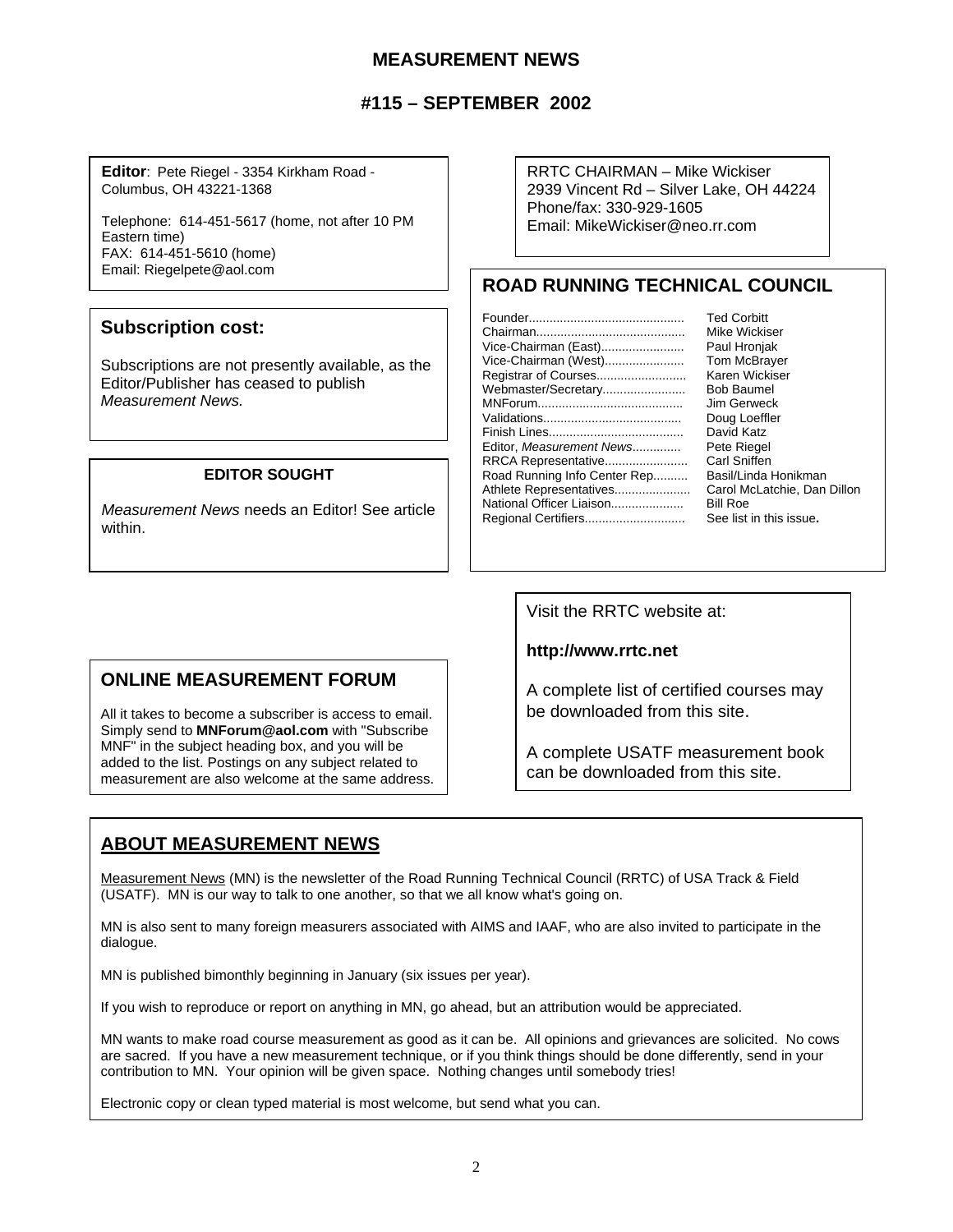#### **MEASUREMENT NEWS**

#### **Issue #115 – September, 2002**

#### **\* \* \* \* \* \* \* \***

#### **Chairman's Clatter -** From Mike Wickiser

**New Certifiers: New Jersey Certifier Gene Newman** has packed his bags and relocated to Tucson, Arizona. It is a fair bet he won't need that snow shovel any more. Gene's move has created certifier vacancies in New Jersey and Delaware. Gene will be taking over as Arizona state certifier. Both Gene and his wife are retired educators.

**Larry Baldasari** has accepted the certifier's position for New Jersey.

**Paul Hess** has accepted the certifier's position for Delaware. I would like to welcome both Larry and Paul to their new positions. They are each well experienced measurers and come highly recommended.

**HELP!** *Measurement News* needs a new editor. Pete Riegel is retiring as MN editor, having been the pioneering force behind this publication. Starting out as a method to openly discuss course measurement and certification, *Measurement News* grew to worldwide distribution. In 1982 there were about 20 courses certified. Today that number has grown to over 22,000 courses in the USA alone. MN has impacted course measurement around the world, setting the standard by which road-running performances are recognized. It

is beyond my words to compliment Pete's accomplishments and dedication. **Thank you Pete** for *Measurement News*. It has helped countless measurers throughout the years. The latest issue is always on my desk and I refer to back issues frequently.

In recent times, MN Forum and email have hastened the information channels among measurers. *Measurement News* has decreased somewhat in size as a result but it remains a valuable tool for the measuring community. A replacement is being sought and Pete has promised his assistance and support for a new MN editor.

**Course maps on the web.** I am plugging away at scanning course maps and to date all course maps for 1999 through the present have been digitized. Scanning maps in high resolution requires about 3 minutes per page. With just under 3000 scanned files it is easy to see how I spent my summer vacation. I hope to have all Active course maps scanned and available by late this year. Certifiers, next time you get a poor map you can remind the measurer that the certified course map will be readily available to the public. This might help improve map quality. In some cases, I hope so.

**Measurement Seminar.** The RRTC missed out on our annual RRCA measurement seminar this year. The Phoenix, AZ area has shown a great deal of interest in a course measurement seminar. Gene Newman's move to Arizona coupled with the expressed interest from the area runners and race directors have created an excellent opportunity. Open to all interested individuals, the October 5  $\&$  6, 2002 seminar will include Gene Newman, Tom McBrayer and probably myself. Long time active measurer Tom LaBlonde has agreed to help out with local arrangements.

Wike Habrach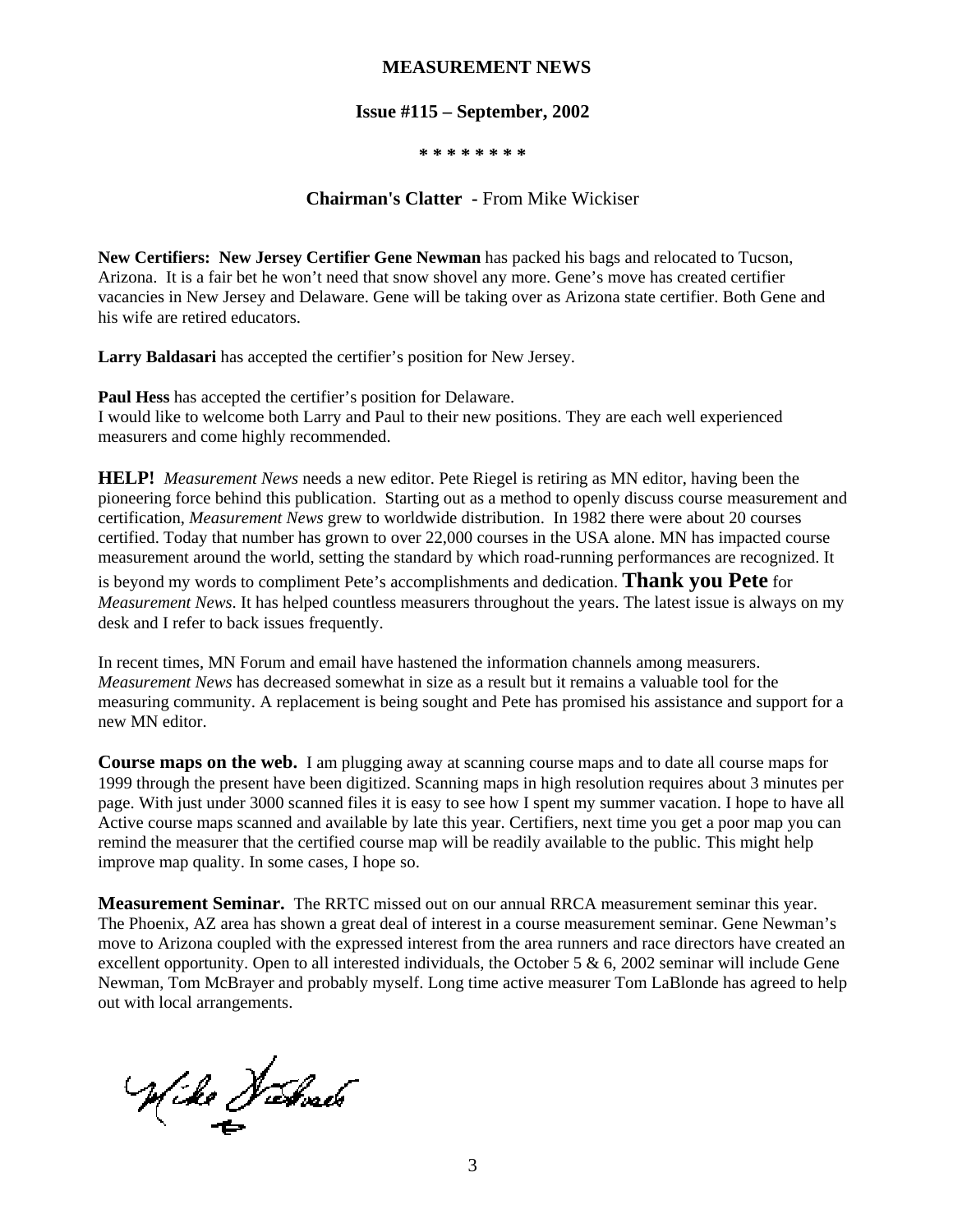#### **MEASUREMENT NEWS EDITOR RESIGNS**

This issue of *Measurement News* will be the last one mailed to recipients by me. For some time I have noted with displeasure the signs of burnout, and have decided to cease publication of MN.

*Measurement News* has circulated since 1982, and has done a lot of good to promote accurate course measurement. It has served to give people a forum, and to exhibit their varied talents. And it has published the later additions to the USATF certified course list.

Many of the functions served by *Measurement News* have been replaced by *MNForum* and by other aspects of electronic communication. Some may say that nothing can replace a regularly-delivered magazine. I agree, but if it is to happen it will have to be done by someone else.

I will be mailing refunds to those subscribers whose subscriptions will not be fulfilled.

#### **EDITOR SOUGHT**

The job of *Measurement News* Editor can be a very satisfying one. I found it so for many years. It put me in touch with many good people, and I greatly enjoyed the correspondence and opportunities arising from the work. I am sure that the job could offer similar satisfactions to another person.

You may wish to explore the idea. I invite you to write to me with your questions and concerns. Who knows what may come of it? It does no harm to ask a question.

#### **THANKS TO ALL WHO HELPED**

Over the years many people have helped to make *Measurement News* what it was. A listing of all those who contributed, in the rough order of their contributions, follows. I offer my profound gratitude for their help.

| <b>Baumel</b>  | Williamson        | GuidoBros      | Adams         | Gassmann     | Larkins             | Shannon          |
|----------------|-------------------|----------------|---------------|--------------|---------------------|------------------|
| A.Jones        | Wilson            | Jaggers        | Allison       | Giambalvo    | Lytle               | Simpson          |
| W.Nicoll       | Duguay            | Jewell         | Amaison       | Glaze        | MacIntosh           | Sorenson         |
| Wickiser       | Heyworth          | Recker         | Antczak       | Green        | MacPhee             | Steinfeld        |
| Delasalle      | Hinde             | Richardson     | AthWeekly     | Greeney      | Maltby              | Stoughton        |
| Letson         | Lucas             | <b>RRM</b>     | Atlanta       | Hamilton     | Manaus              | <b>Stratton</b>  |
| Sandford       | Milroy            | <b>Barrett</b> | Aviles        | Hanc         | Mather              | Szczesiul        |
| Disley         | Smith             | Bendy          | Bell          | Hansen       | <b>Mattics</b>      | <b>Tacstats</b>  |
| Dziekonski     | Woods             | <b>Brown</b>   | Benjamin      | Hardwick     | <b>McGlynn</b>      | Tatreau          |
| R.Thurston     | <b>Belleville</b> | Callanan       | Betzold       | Harrell      | Mierau              | Teschek          |
| McBrayer       | <b>Buckner</b>    | Delerue        | <b>Brand</b>  | Hawkins      | Millet              | Thornton         |
| Hodgson        | Cichocki          | Dugan          | <b>Bright</b> | Highes       | Minow               | Tighe            |
| Hubbard        | DeHaye            | Eichler        | <b>Brink</b>  | Hilker       | Mitchell            | Toberisky        |
| Reik           | Ferguson          | Gibbons        | Cantrell      | Hill         | Newman              | Tom              |
| Oerth          | Glauz             | Grass          | Chalufour     | Horton       | Noel                | Tourino          |
| Wight          | Julin             | Higbee         | Cordes        | Hronjak      | Nouse               | Ulrich           |
| <b>Brannen</b> | Kardong           | Hersh          | Courtney      | Huntford     | Pate                | Vandersteen      |
| Gerweck        | Katz              | Honikman       | Daly          | Hykes        | Patenaude           | Walker           |
| H.Jones        | <b>MNForum</b>    | <b>IAAF</b>    | Davis         | <b>IMMDA</b> | Peacock             | Walsh            |
| K.Young        | <b>Morss</b>      | <b>Ibert</b>   | Derderian     | Irish        | Phegley             | Watson           |
| Knight         | Phillips          | Lewis          | D'Errico      | J.Riegel     | Podimhatia          | Web              |
| Lacroix        | Scardera          | Luchner        | Dewey         | J.Young      | Presley             | White            |
| Loeffler       | Standish          | Melanson       | Disneyland    | Johnson      | Reed                | Witkowski        |
| Conway         | <b>Stewart</b>    | Post           | Dispatch      | Kaiser       | Robertson           | Woodard          |
| Corbitt        | D.Thurston        | Paulin         | Dover         | Klappert     | Rosenthal           | Zapata           |
| Galloway       | Tillson           | Potter         | Dunn          | Kennedy      | <b>RRCA</b>         |                  |
| Okie           | Tomlins           | Renner         | Duranti       | Kernaghan    | <b>RTTC</b>         | And don't forget |
| Cundy          | Wisser            | Shields        | Edens         | Kuo          | Rudman              | the course       |
| Harrison       | Coleby            | <b>Sims</b>    | Fields        | Kursh        | <b>RunningStats</b> | registrars:      |
| McDaniel       | Craig             | Tinsley        | Firstbrook    | Lafarlette   | <b>RW</b>           |                  |
| Nelson         | Damm              | Ungurean       | Firth         | Lamontagne   | Saines              | John White       |
| S.Nicoll       | Edwards           | Wallingford    | Frey          | Lamppa       | Scarsi              | Joan Riegel      |
| Poppers        | Franke            | Yaeger         | Gagarin       | Langenbach   | Sessums             | Karen Wickiser   |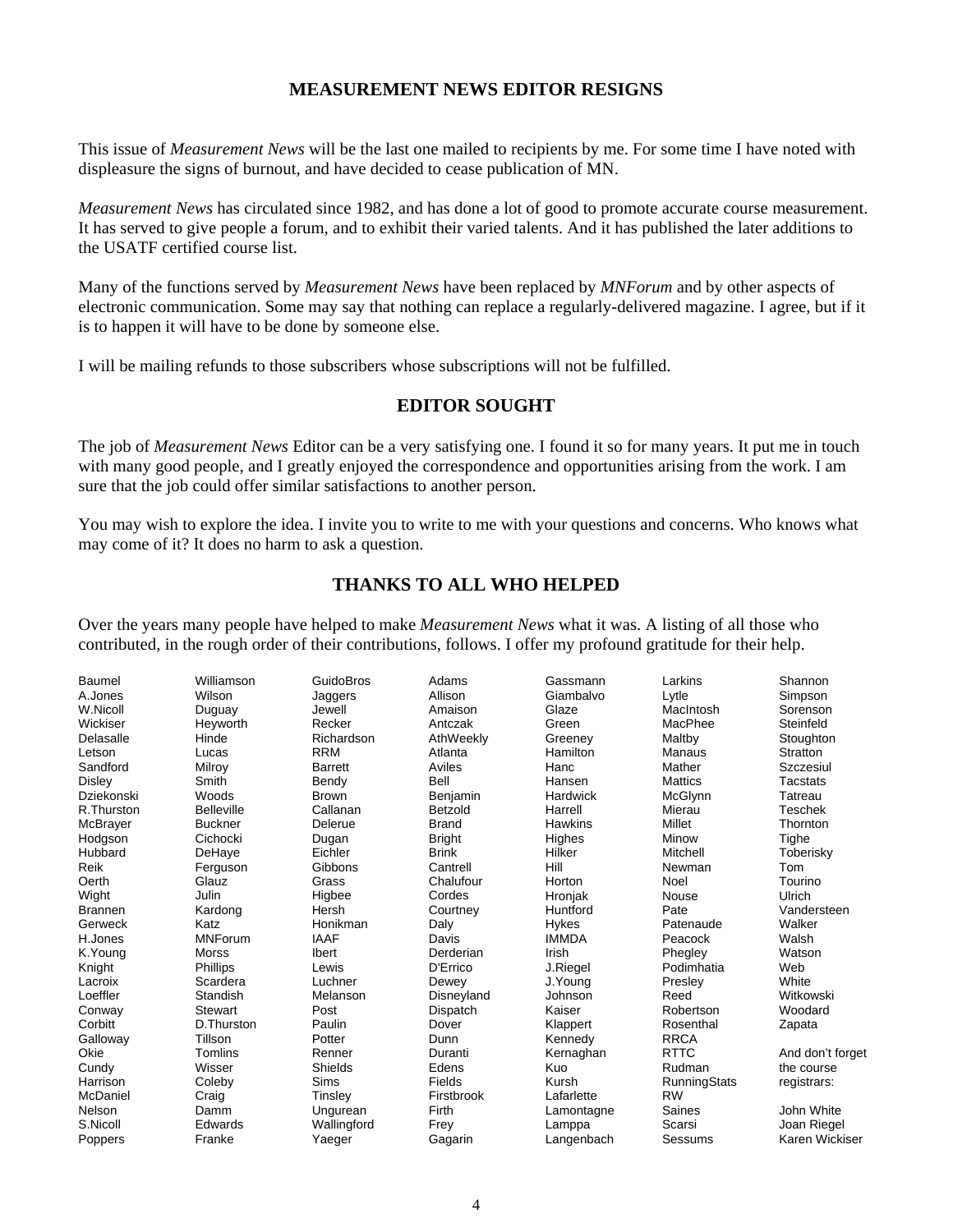### **RESPONSES TO WIND ARTICLE**

#### **From Jim Gerweck:**

Hi Pete,

Locked myself in the AC last evening to escape the heat and read MN. A couple thoughts:

The Don Paige in the Hawaii track article is the great Villanova half miler of the early 80s, who I'd forgotten is doing track installation work now. My guess is his "eyeball" exam revealed that the lines were fuzzy, and, just like a poorly defined road edge, could lead to a similarly fuzzy measurement.

In terms of wind measurement, I happened to be the wind guage operator at the CT HS championships last month. In those races, you punch a button on the guage at the start of the race and it measures the wind for a set period of time - I assume it's an average, but Bob Hersh would know better. It would seem measurements for road races should be performed similarly, perhaps taking readings at a set interval of time or distance then averaging all the readings.

I got a nifty little handheld weather device from Kestrel a few months back, which has thermometer, hygrometer, barometer and wind guage all in one. It's about the size of small cel phone, and measures temp, humidity, barometric pressure, THI, but of most interest to us, wind speed. They also make cheaper models w/o the barometer and hygrometer.

If you'd like I could send the unit along to you for testing comparison w/ your coal mine device.

#### **From Pete to Jim:**

Dear Jim,

I knew it was Don Paige, as I mentioned on the same page as Ferguson's clip. The article wasn't very clear as to exactly what was wrong with the track.

Years ago I bought a "Turbo-Meter." I still have it. I put a picture of it in MN #39. It measures wind speed. The drawback is that if you hold the thing out in the breeze, the reading will change. Wind speed doesn't hold still for long. There are anemometers that will average the wind for a given period of time, but I don't have one.

As for more experiments, I am hoping somebody else will have an interest. There is so little application for windgauging that I am not willing to invest significant time in working out a protocol. As far as I am concerned, a decent job of photographing balloons or banners will do. However, history has shown that folks get this simple procedure wrong. They set up ineffective balloons (like tying them to telephone poles) or they photograph them from a bad angle, instead of at 90 degrees to the direction of movement. Rarely is a balloon or banner operation well-executed. Nobody ever gives it a dry run to see whether it works. Instead, they go out on race day and dick around, and hope for the best. There is an article about setting up balloons in MN #40. I'd change the ribbon support, though. A pole is not good, as the banner can wrap around it. Better is a hangman's gibbet, with the ribbon swinging free. The bottom should be weighted lightly to prevent it from whipping excessively, but still respond to the wind like a pendulum.

I still think balloons or banners are the best way to go, but most folks will cut corners, leaving the evaluator with a "take it or leave it" set of data that falls well short of perfect.

#### **From Scott Hubbard:**

Pete,

Was looking at runacrossamerica2002.com and noted that the route will pass thru what looks like central Ohio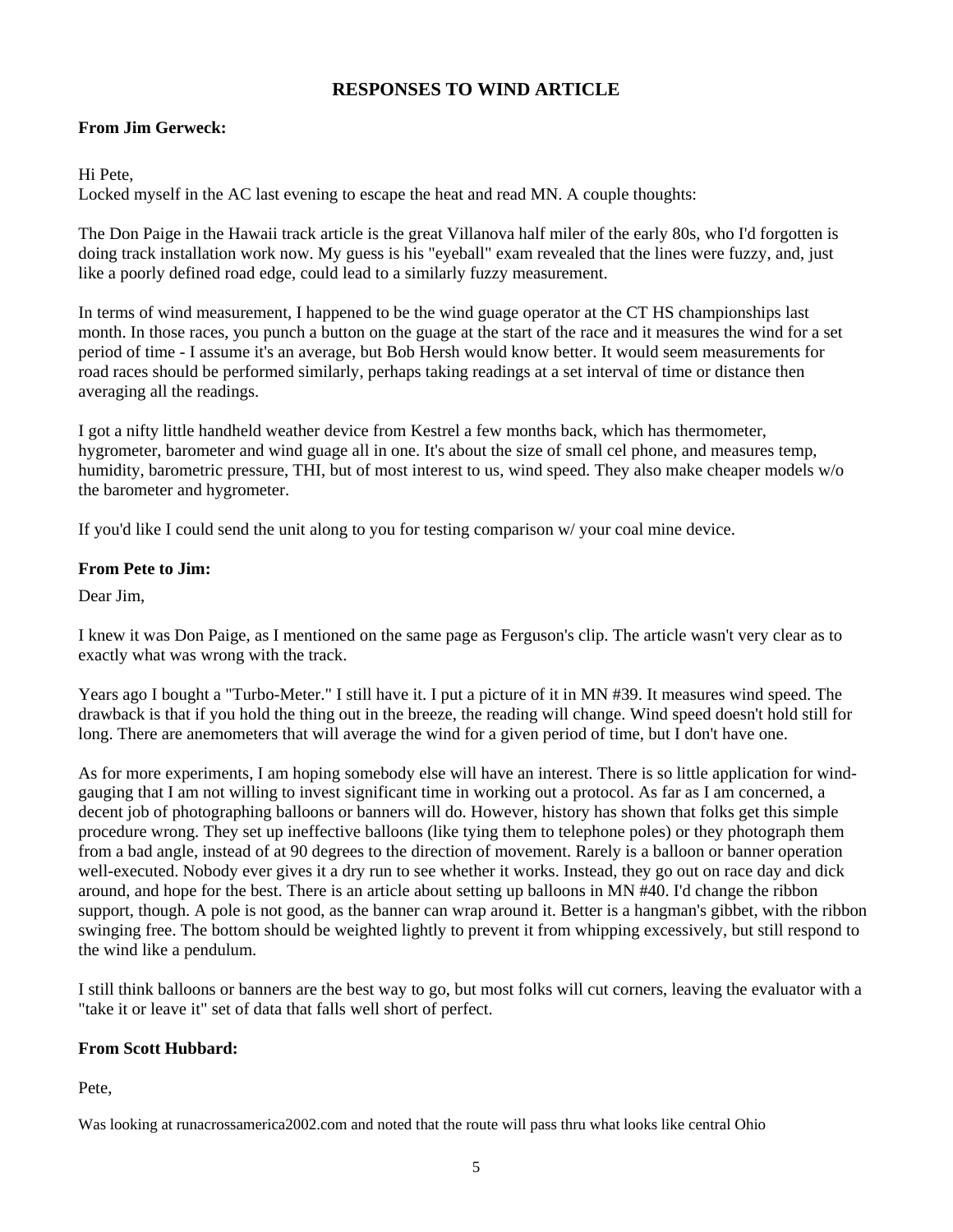starting on Aug 9. Take a look at the site. For some reason, the 'race' field is predominately Japanese. Go figure. Just got the recent MN...puzzled, why did you mount a wind gauge on the front of your bike? I should know the answer to this but; can a race that exceeds the allowable 30% sep still qualify for records if they can prove wind direction was not beneficial? If so, races would be wise to appoint one person to determine wind direction. It's not that hard to figure out. There are always tons of flag poles around, the balloon method is fine, etc.

With Laurent taking on the counter biz, it'll be interesting to see how long it'll take to get mail back and forth between anywhere and Canada. I fear the worst. But, the worst may have to do.

I don't believe it was mentioned in the news article in MN how the Kamehameha track was measured to determine it was short.

We've already matched the '01 total of certified courses in MI w/6 months to go in '02!

#### **From Pete to Scott:**

Yes, a course with little drop but lots of separation can qualify for records if they can show absence of wind. The relevant rule, 195.5, is quoted in my article. So far it has been applied to Crescent City Classic in New Orleans, Arts Fest 15k in Evansville, IN, and maybe one or two others. Now that I am out of the loop I am not as aware as I was.

I had been intending to do something with my anemometer ever since RRTC and RRIC finished up with the business of Rule 185.5. I never quite got around to it. Deep down I don't think much of wind measurement in road racing. Still, the existence of the rule provided a convenient excuse to go out and have a bit of technical fun.

Balloons and flags work, but only if the pictures are taken properly. The picture should be taken at 90 degrees to the direction of movement. This will clearly show which way the balloon or banner is blowing. I have seen a lot of pictures taken from other angles, and it is quite hard to judge sometimes. Wayne Nicoll did the balloons for CCC for a few years, and always did well.

I've been watching the latest version of the TransAmerica, and noted, like you, that most of the competitors were Japanese. Way back in the 1980's someone was organizing the Sea to Shining Sea run, a trans-America thing, and I was thinking strongly of giving it a try. I thought I was fit enough to finish. I had dinner with an organizer who wanted information. But the thing never got off the ground. I probably would not have entered anyway, as it would have required a couple of months off work, and all for vanity.

All I know of the Kamahameha track is what I read. How Paige established the length I haven't a clue.

Best, Pete

#### **From Stu Riegel:**

Dad,

After reading the article on measuring the effect of wind speed, and the pros and cons of your anemometer, I think I have a solution.

First, something must be done to counter the effect of the rider's body shielding the tailwind. Mounting the anemometer in the airflow is the only way to ensure this, but how to do so in such a manner as to be accessible is the problem we must address.

Second, a conventional rotary anemometer, which gives a readout in miles per hour or meters per second, would be more useful than a linear anemometer, although monitoring its readout would be problematic, especially if the unit were placed directly in the airstream.

I believe my solution addresses both problems, putting a rotary instrument in the airflow, yet within easy reach of the rider. Please see the attached photo for details.

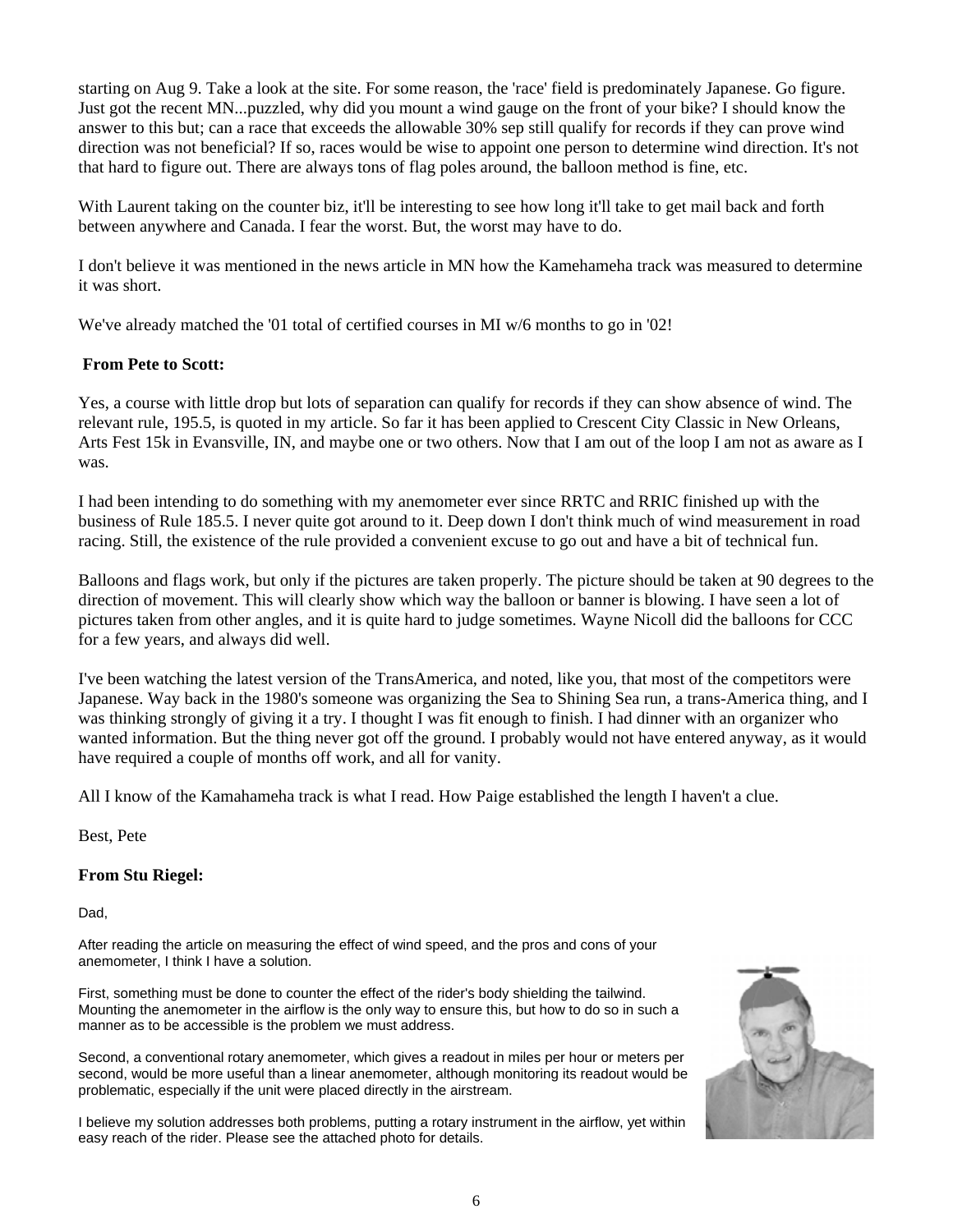## **The use of a GPS running watch in the measurement of distance: (Experiences during the 1000 mile relay record run in South Africa 14 to 18 August 2002)**

by Norrie Williamson

Technology moves on with the speed of a sprinter and the Timex GPS watch is currently the cutting edge in sports watches and arguably a useful tool for the measurer's armoury.

#### *Lets first look at the features of the watch: -*

There are 2 units; the first is the GPS unit, which is typically strapped to the upper arm using a Velcro band. This unit communicates with 2 to 3 satellites in order to get a 'fix' on the location of the unit using latitude, longitude and altitude. This communication continues every second.

The second unit is a watch radio receiver, which receives information from the GPS unit by radio signal. This ideally has to be worn on the same arm as the GPS unit. The receiver and the GPS communicate every 3.5 seconds, but the information received is based on readings of the satellites every second. There are a number of modes that can be displayed:

| <b>Mode</b> | <b>Readings</b>                                          |
|-------------|----------------------------------------------------------|
| Stopwatch   | Times and splits with choice of: - distance (4 figures), |
|             | pace, average pace, best pace, distance, speed           |
|             | (km/hr) average speed and best speed. These only         |
|             | record when stopwatch is running.                        |
| Recall      | Provides the splits and information on each of the       |
|             | above                                                    |
| Odometer    | Tracks total distance to 4 figures plus 2 decimal places |
|             | (i.e. 10 metre accuracy)                                 |
| Monitor     | Which records all the time and has Distances as the      |
|             | main reading with options of speed, pace, ave pace,      |
|             | best pace, ave speed, best speed. The reading is for 4   |
|             | figures with the decimal point moving as the distance    |
|             | increases.                                               |

The watch has additional features such as time of day, date alarm etc, but the above are the main ones of interest in measurement. While the watch is waterproof the receiving unit is waterproof to marine standard and can be immersed in 1 metre of water for 30 minutes. GPS does not however work under water.

Points of interest to note in using GPS watch:

- 1) When switching the GPS unit on it can take about 10 minutes to locate the satellites before being able to display the information. Ideally then this unit needs to be switched on before commencing the training
- 2) The unit needs to have a clear view of the sky, to get the best results. Running below massive tree overhangs or tunnels, or in narrow streets with high buildings can reduce the accuracy of the unit.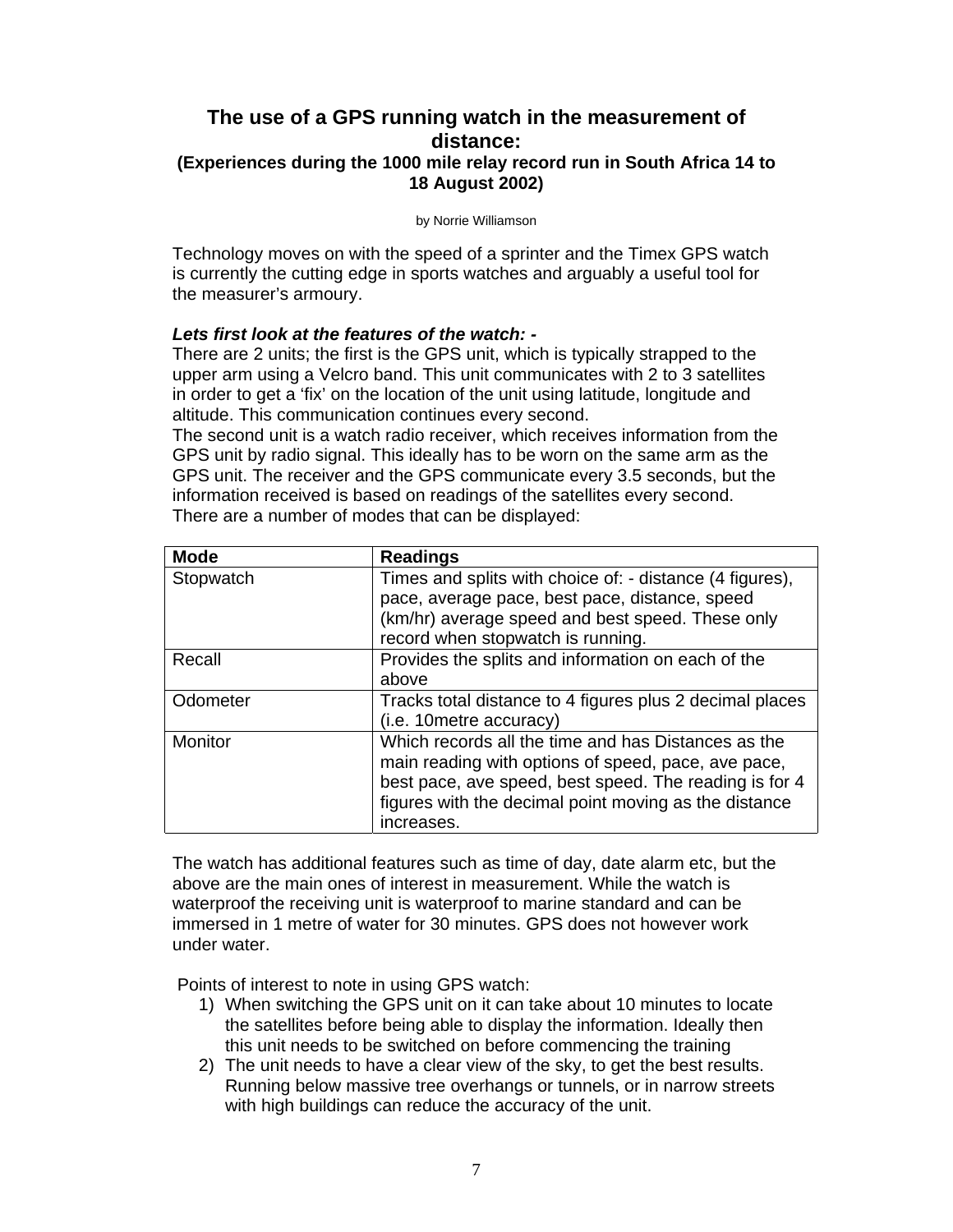- 3) If you run through a tunnel (long stretches of overhead trees or narrow roads with high buildings can also affect readings) the unit assumes that when you come out the other side you have completed a straight line between the two points.
- 4) If the watch is greater than 1.5 metres away from the unit then the radio communication signal tends to break up and information is lost.
- 5) The unit uses 3 x AAA batteries, and these are stated as lasting 12 hours.

#### **Accuracy of the watch / GPS**

The accuracy of the system is very impressive in terms of the needs of a runner, and comparisons with race markings on the road, track split times and the like from a 'training / pacing' viewpoint are very good. Small changes in pace are fairly quickly reflected on the watch readings, and there is clearly a major place for this in the coaching, training, racing market in a number of sports such as Running, canoeing, walking, etc. The information provided is not substantially different from that available on a cycling computer so the impact there is likely to be less.

It is interesting to note that the when in the 'stop watch mode' there are only 4 digits allocated to distance measurement, and as such the initial reading is to 1 metre accuracy until 9.999km where upon the decimal point moves to provide only 2 post decimal point figures and hence 10m accuracy, after 99.99km it drops again to 1 decimal point (100m accuracy) and after 999.9km it drops to kilometre accuracy. By comparison the 'odometer' section maintains 6 figures and hence, 2-decimal point (10m) accuracy at all times. The 'monitor' mode is the least accurate of all in terms of available readings.

However the usefulness of the system to course measurement would require greater levels of accuracy and it is here that several tests and pilot measurements were undertaken.

The basic premise for comparisons with the Clane Jones measurement method is that the calibration length is the 'base accurate distance', and that a course measured using the Clane Jones bicycle measurement is the next most accurate distance.

Once I had gained some confidence in the system, I tried 'calibrating' the GPS system against the calibration distance used for the Commonwealth games marathon down at Salford Quays.

This was done by running along the exact line of the calibration course. It should be noted that this calibration was set out parallel to a kerb line with two yellow 'no parking lines' in the gutter. It was thus very easy to duplicate the line that a bicycle would follow. I found that this proved to be fairly accurate as can be seen from 4 calibration runs below. The changes between the finish of one run and start of the next can be accounted for by the rotation of the unit at each end. It would, in retrospect, have been better to turn in the other direction so that the unit was kept as the centre of rotation as opposed to the outside arm. However natural arm/watch preference and natural safety of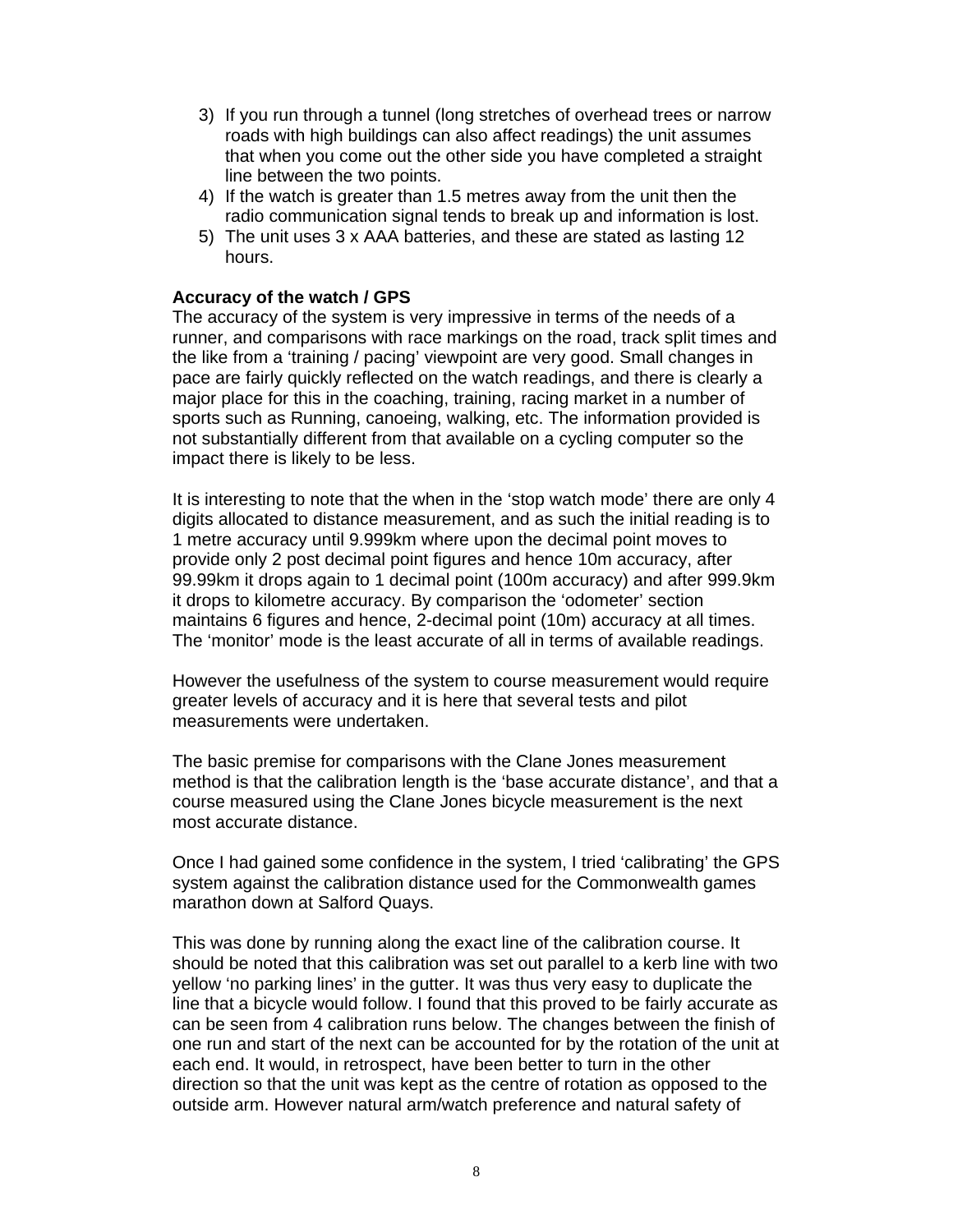turning into the traffic meant that this was not considered. It is therefore possible that a 'part of a metre' was 'built up at the end of each calibration and that two or more of these would account for an additional metres.

Although the starting and stopping at each end of the run was in a controlled fashion, the actual lining up of the unit against a point in the ground is arguably not as accurate as when one puts the axle of the bike wheel over the nail. We can set certain positional marks to replicate a similar reading point on the bike wheel, but it is much harder to do when looking over the shoulder and trying to line up a point on the ground. So again there is an opportunity for inaccuracy at both ends of the run.

Given the above the results obtained were quite impressive and relatively consistent.

|                                          |                             |                              |                               |                                                      | <b>Comparison of calibration distance in Manchester at Salford Quays</b> |
|------------------------------------------|-----------------------------|------------------------------|-------------------------------|------------------------------------------------------|--------------------------------------------------------------------------|
| <b>Calibration</b><br>Distance =<br>500m | <b>GPS start</b><br>reading | <b>GPS Finish</b><br>Reading | <b>GPS</b><br><b>Distance</b> | % error on Comments<br>individual<br>land<br>average |                                                                          |
| run 1                                    |                             | 0.496                        | 0.496                         | -0.8                                                 | On turning adds 1 m to                                                   |
| run 2                                    | 0.497                       | 0.995                        | 0.498                         | $-0.4$                                               | reading                                                                  |
| run 3                                    | 0.996                       | 1.496                        | 0.5                           |                                                      |                                                                          |
| run 4                                    | 1.502                       | 2.004                        | 0.502                         | 0.4                                                  |                                                                          |
|                                          |                             | Average                      | 0.499                         | $-0.2$                                               |                                                                          |

I then used the system to run over a measured section of the triathlon course and found an accuracy of about 5m in 2 kilometres compared with the same bicycle measurement. This was a simple one-off run, compared with a section that Hugh Jones and I had set out in the previous days.

Having gained some limited idea of the use on 'straight line' clibration, I was keen to see the effects on a track. I proceeded to run two sets of 5 laps in the  $3<sup>rd</sup>$  lane of a track, the first where the distances was displayed in the chronometer mode and the second displaying 'pace'. It was only really during this 'experiment' that I became 'sensitive' to the monitor position on my arm and so I ended up playing with trying to run with the monitor unit over a path 200mm inside the lane line. The 'results' of these laps are shown below:

|                   |                 | <b>Track to GPS comparison</b> |           |                                          |
|-------------------|-----------------|--------------------------------|-----------|------------------------------------------|
| Track<br>distance | gps<br>distance | time split                     | % error   | comment                                  |
| 0.4000            | 0.404           |                                | 1.0000    | in 3rd lane of track                     |
| 0.0142            | 0.016           |                                | 12.6307   | from finish to start of 3rd<br>lane 400m |
| 0.4000            | 0.398           |                                | $-0.5000$ |                                          |
| 0.0142            | 0.014           |                                | $-1.4481$ |                                          |
| 0.4000            | 0.409           |                                | 2.2500    |                                          |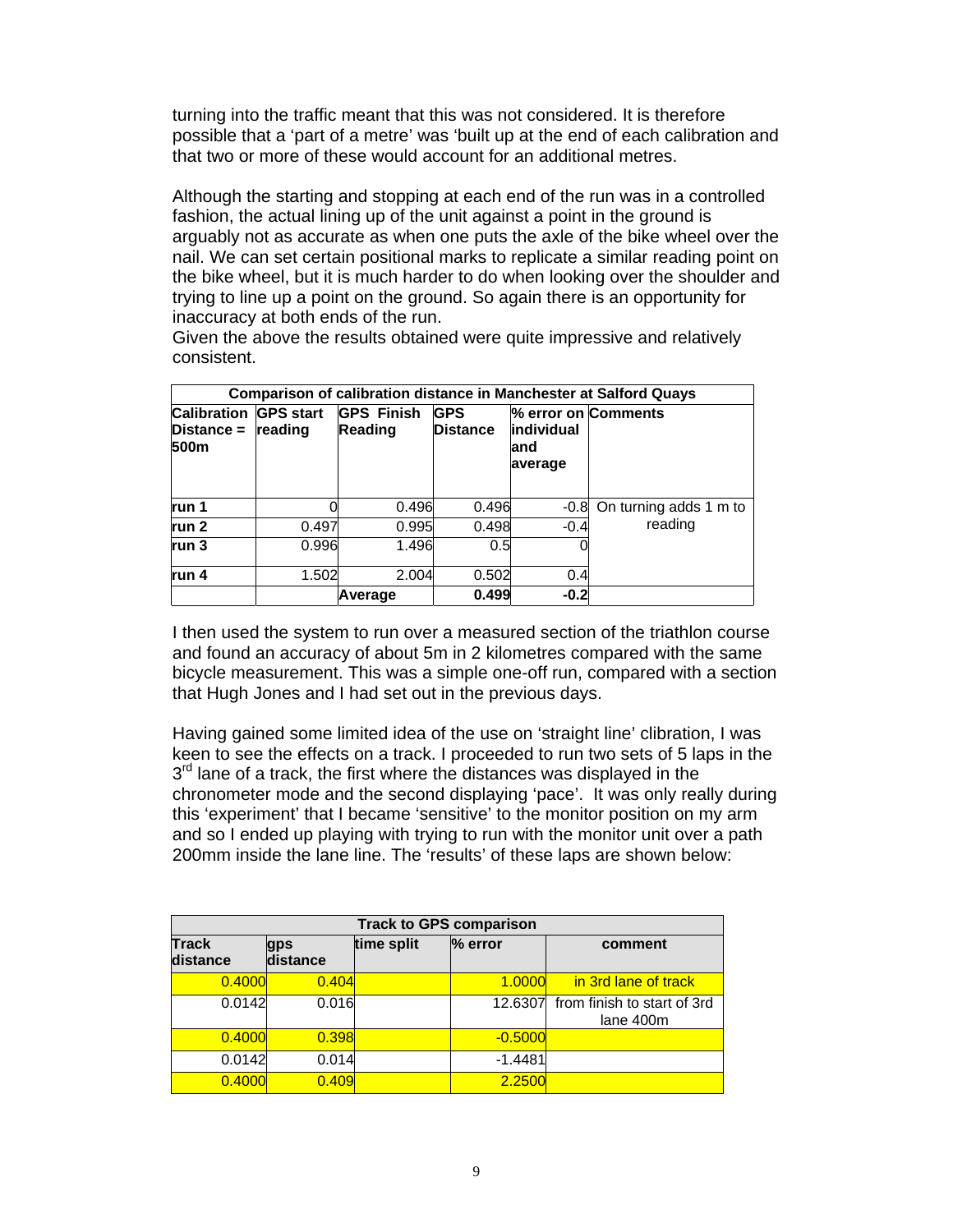| 0.0142       | 0.014       | 3.81               | $-1.4481$                                   |                                                                            |
|--------------|-------------|--------------------|---------------------------------------------|----------------------------------------------------------------------------|
| 0.4000       | 0.408       | 103.8              | 2.0000                                      |                                                                            |
| 0.0142       | 0.014       | 3.62               | $-1.4481$                                   |                                                                            |
| 0.4000       | 0.412       | 102.03             | 3.0000                                      |                                                                            |
| 0.0142       | 0.014       |                    | $-1.4481$                                   | walk                                                                       |
| 0.4000       | 0.403       | 3.45               | 0.7500                                      |                                                                            |
| 0.0142       | 0.012       | 102.73             | $-15.5270$                                  |                                                                            |
| 0.4000       | 0.408       | 3.51               | 2.0000                                      |                                                                            |
| 0.0142       | 0.012       | 101.46             | $-15.5270$                                  |                                                                            |
| 0.4000       | 0.411       | 3.57               | 2.7500                                      |                                                                            |
| 0.0142       | 0.014       | 101.41             | $-1.4481$                                   |                                                                            |
| 0.4000       | 0.409       | 98.41              | 2.2500                                      |                                                                            |
| 0.0142       | 0.014       | 3.54               | $-1.4481$                                   |                                                                            |
| 0.4000       | 0.409       | 95.82              | 2.2500                                      |                                                                            |
|              |             | Average %<br>error | 9.361826227                                 | %error is greater over<br>shorter distance as<br>expected                  |
| 4.127851429  | 4.195 Total | distances          | Average%<br>error over<br>400m<br>distances | Appears error of splits<br>becomes cumulative - as<br>part readings add up |
| <b>Track</b> | <b>GPS</b>  | time split         | 1.875                                       |                                                                            |
| distance     | distance    |                    |                                             |                                                                            |
| 0.460594286  | 0.457       | 129                |                                             | Outside of lane 8                                                          |
| 0.398742857  | 0.403       | 102.61             |                                             | inside lane meter over line                                                |
| 0.4          | 0.404       | 110.73             |                                             | inside lane meter 200m<br>from line                                        |

Note:-

- 1) The second reading was from the finish line of the first lap in lane three to the 400m-start line in lane 3. On the first occasion only I walked this section, and perhaps the sudden change in pace over such a short distance accounts for the higher reading and error.
- 2) The lap button was pushed as I felt I crossed the finish line and again as I 'felt' I crossed the start line.
- 3) The total distance error at the end of 10 laps appears to be 67m in real terms this means an average of 6.7m per lap (1.67%). This assumes I was running a 400m line with the monitor (i.e. 200mm inside the lane line)

While it is immediately obvious that this would not provide the accuracy to replace the use of the clane Jones, it certainly opened opportunities for using it to determine the basis of a race route prior to race measurement, and even for off road use or use over sections of a race where – for what ever reason – (roadwork, flooding, unfinished routes, sand etc) – the race cannot be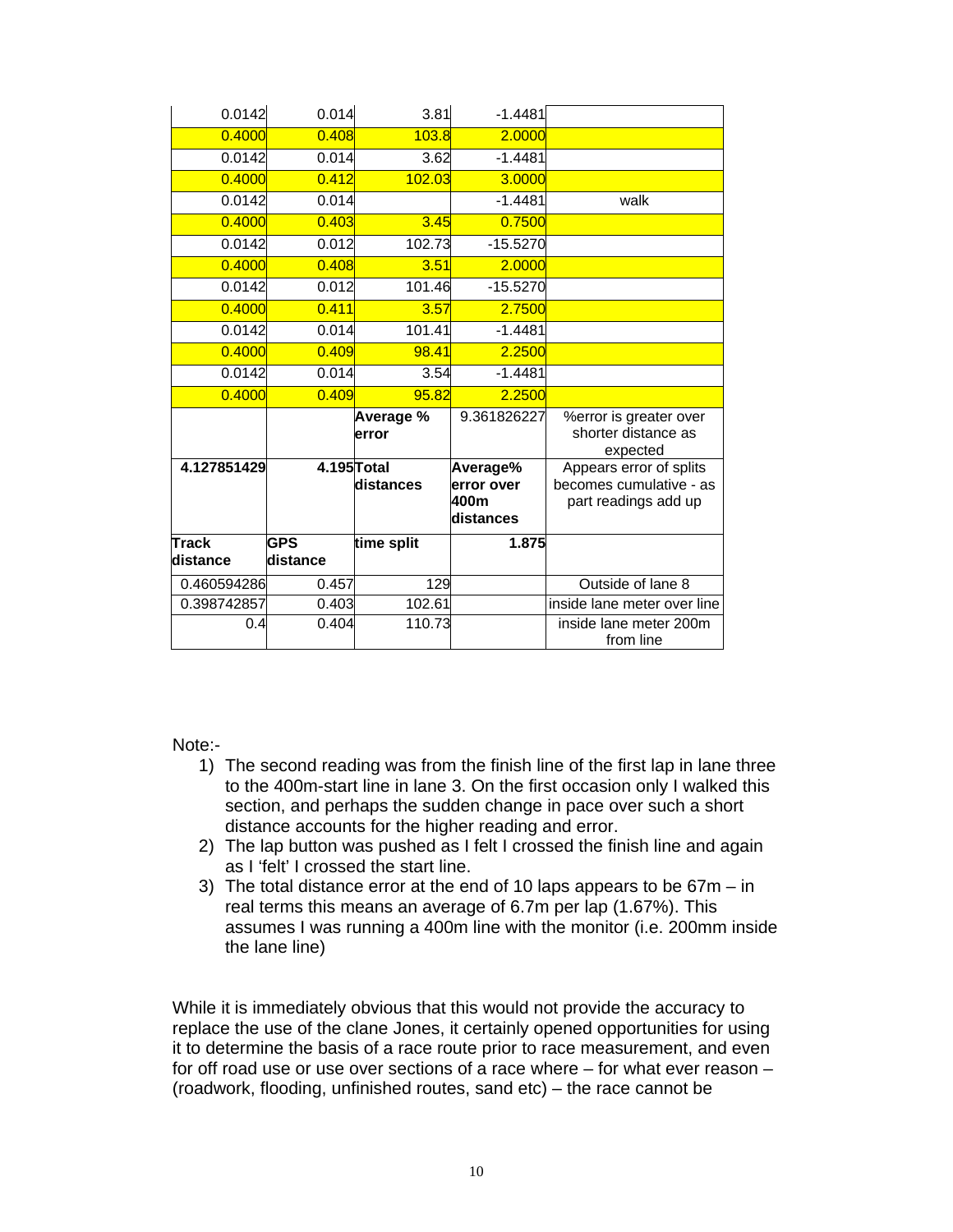measured with the bike at that particular time. It may also be used for the new breed of 'off-road' challenges / adventure races and trail races, for which we have no acceptable method of measurement at present. Similarly it can be used for ultra races where clane Jones becomes impractical. This was exactly the situation I found myself in 7 days after returning from the commonwealth games.

#### **Case study – 1000 mile –10-man relay record run**

There was to be an attempt at setting a 1000 mile – 10 man relay record on an A to B course from Cape Town (sea level) to Johannesburg (1700m). As opposed to normal journey runs from A to B the objective here was the covering of 'not less than 1000 miles' and so measurement became a major issue.

Pre-measurement of the entire route was not a practical option; not only due to the overall distance, but also that the measurement would have to follow as close as possible to the exact route of the runner. The best option in this regard was for it to be completed as the runner ran each section, particularly as the support vehicle would be used to 'protect' the runner from the other vehicles on the road. A significant part of the route was on the main thoroughfare (the N1) between the two cities and the diversions to smaller routes inevitably resulted in becoming main routes to Johannesburg.

I considered three methods of measurement possible as checks and counter checks.:-

- a) The Clane Jones bicycle
- b) The vehicle odometers
- c) The GPS system

The MO adopted was to calibrate each of the 3 vehicles which would be used for seconding the runners against both the GPS and the Clane Jones., and also to calibrate the GPS against the Clane Jones. The objective was to bring the readings of all back to a base of the Clane Jones calibration over a standard 500m distance.

These vehicle and bike calibrations would be undertaken at both the start and finish of the run. Not only were the vehicles 'calibrated' over the 500m distance, but also over a 2 or 3km distance as set out by each vehicles odometer and then compared to the equivalent Clane Jones and GPS measured distance.

(See attached calibration sheets)

I had hoped to be able to set up mid event calibrations, but the speed of progress of the relay made this impossible (effectively a constant pace of 17km per hour throughout). I did attempt one using the 200m roadside marker boards. The idea was to calibrate the bike over the 200m and then drive a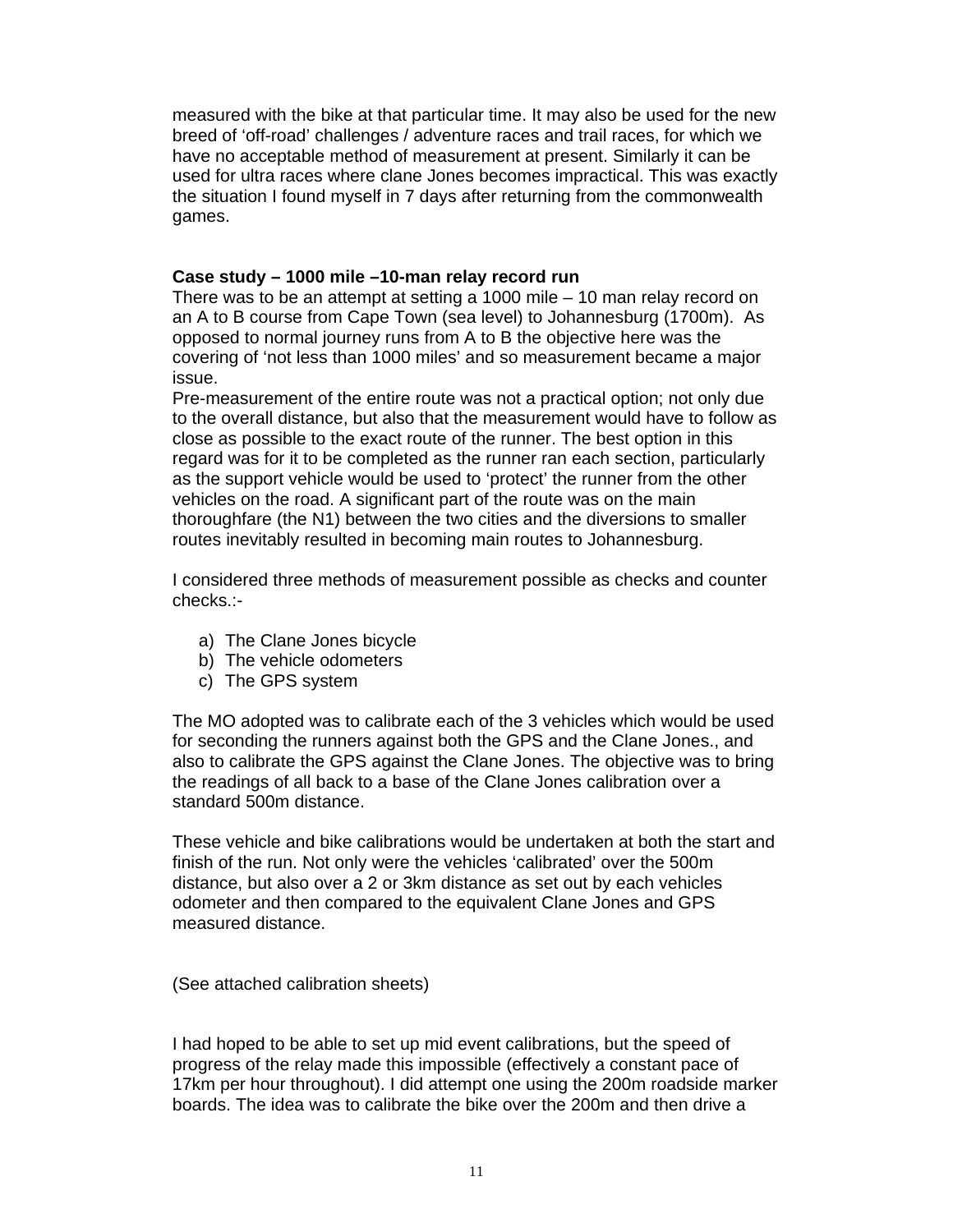2km section in each vehicle, which could be compared against the GPS and the bicycle. However the markers were positioned too far from the roadside to accurately locate start and finish points for bicycle and vehicle position. While the figures seemed reasonable they were not of the standard achieved at the start and finish when dealing with nail heads in the road.

It should be remembered that the start and finish varied in altitude by around 1700m and weather conditions at the start were fair and around 15 oC whereas at the finish it was 10 oC.

The logging of distance and reading of the GPS was restricted to 3 people who took shifts on this duty. The GPS was positioned in the front of the vehicle normally with the watch and unit attached to the 'grab handle' next to the passenger door. The logger controlled the GPS readings and the drivers provided the corresponding vehicle odometers readings.

The results obtained from the calibrations and measurements are shown in the attached tables:-

.

There were several points that only became evident during the course of the 1000 mile run which would impact on any future use of the GPS system for measurement or a repeat run of this nature:-

- 1) Batteries were typically lasting 14 hours before no signal was received. However during the interim analysis of results en-route it became evident that towards the end of the battery life the accuracy of reading reduced. I took this matter up with the international Timex representative who happened to be in RSA, and he confirmed that during the final  $\frac{1}{4}$  of the battery life this can happen as the unit has double communication:- first to the satellite and then to the watch / receiver. The use of the battery level monitor can reduce avoid this problem. Where this existed in the record run, the value of the vehicle odometer has been used and this factored, first to the GPS calibration ratio and then using the GPS to Clane Jones calibration ratio.
- 2) When changing the batteries the unit should be kept still as any movement will alter the reading. Stopping the chronometer is one way around picking up spurious readings during this operation. This problem occurred once in the record run, (on the first night) and accounted for a loss of 3.5km of distance. In all future occasions the batteries were changed while the vehicle and unit were stationary and the watch allowed to continue.
- 3) At all times the GPS system for measuring the route would follow the line of the runner. Obviously no one single vehicle could be used for the full non-stop 1000 miles, and 3 vehicles had been calibrated for this purpose. Attempts were made to restrict this to two vehicles but on occasions, such as when the vehicle got stuck in mud at the side of the road awaiting the runner's arrival, the third vehicle was brought into play.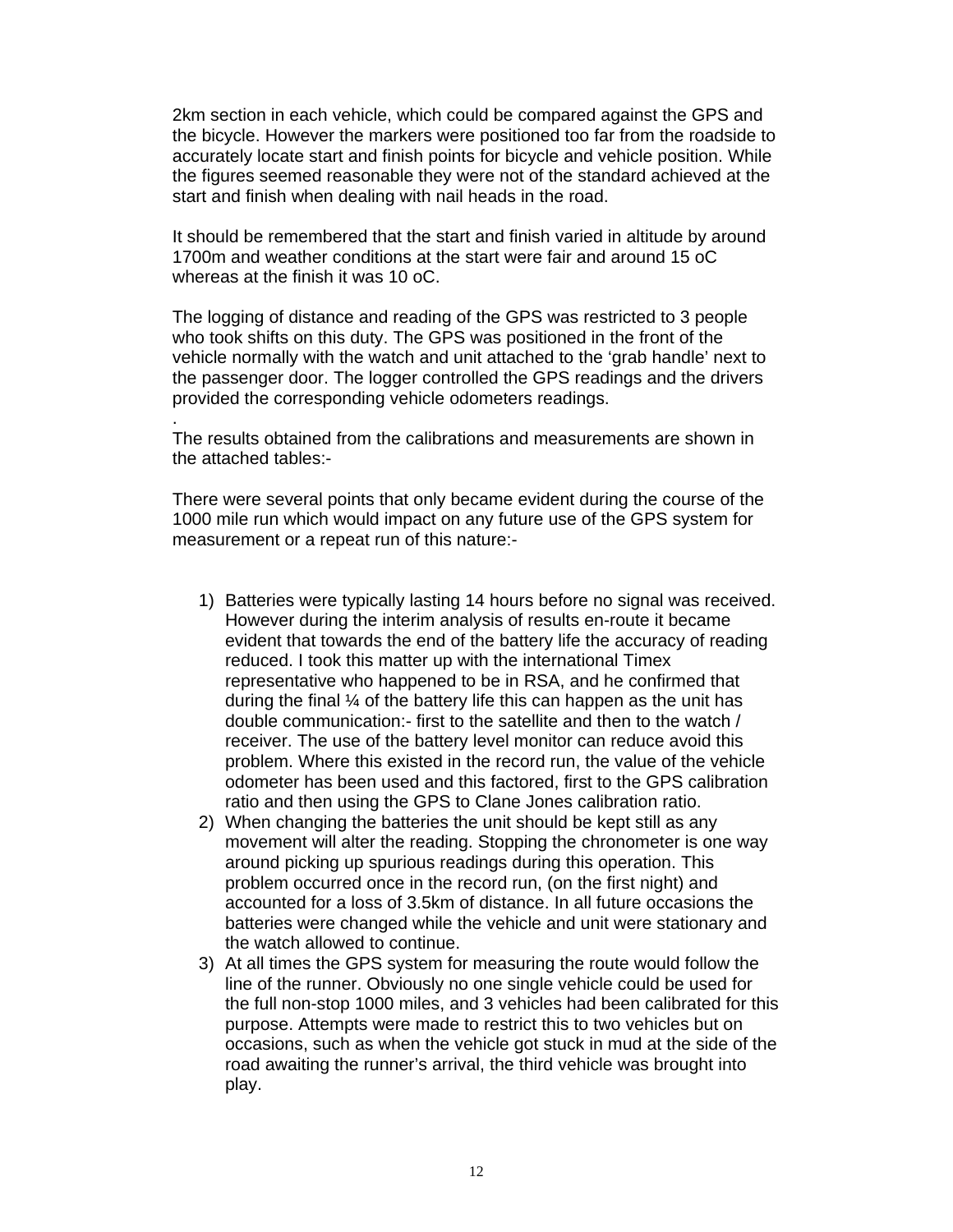- 4) Transferring the unit between seconding vehicles generally followed a set format. The incoming vehicle would stop behind the outgoing vehicle, so that the person 'logging the distance' could walk forward to enter the new vehicle and hence would still be logging the distance covered by the runner. Any disparity in distance over thee changes was ignored in calculating the total distance.
- 5) The main section that would be done differently relates to the watch 'mode' in which measurement was undertaken. As can be seen from above the greatest accuracy is displayed in the Chronometer mode where measurements are done to 1 metre up to 9.999km (or miles), thereafter it drops to 10m accuracy, then 100m accuracy, then 1km accuracy. When the total distance increased to over 1000 kilometres, a decision was taken to reset the watch in chronometer mode in order that a greater level of accuracy was obtained. In retrospect, had the total odometer mode being used throughout, the accuracy would have constantly been to 2 decimal points (10m) and this would have been better
- 6) Occasionally the loggers wore the receiver watch in order to be able to better see the displays, however there were concerns that this sometimes allowed the receiver tio move outside the 1.5m receiving radius and so this practice was stopped.
- 7) Care had to be taken over ensuring a good 'sight' of the sky for the GPS unit. An initial problem was noted during a section in narrow streets with high buildings / cuttings which when combined with the position inside the vehicle could result in under reading.
- 8) This GPS unit is new to the market and new to each of the 'loggers'. Only one of the loggers is a course-measurer and hence the finer details and concepts were not always obvious, nor the need to log data in a similar fashion on each occasion. This resulted in intermittent logging of venue / location and time at any one specific point. However in terms of the record run confirmation has been obtained through independent observation, TV footage, media coverage, and calculation of average pace.

The loggings of the readings are further exacerbated by the fatigue factor of the loggers who would often be faced with a 6 to 9 hour shift with only a 3 hour period for eating, sleeping. This process continued for 99 hours. Typically this was displayed in the loss of a middle digit in the recording of the vehicle odometer, or some other transitional figure reading. In checking the logs all 'errors' were either covered by a clear and viable explanation or ignored in arriving at a final distance. Where any doubt existed a conservative distance was taken based on vehicle odometer and calibration factors.

#### **Summary:**

It was unfortunate that I found myself using this system with relatively little time to explore the full functions of the watch prior to any measurement. Had this been possible several changes to the MO would have been incorporated, viz:-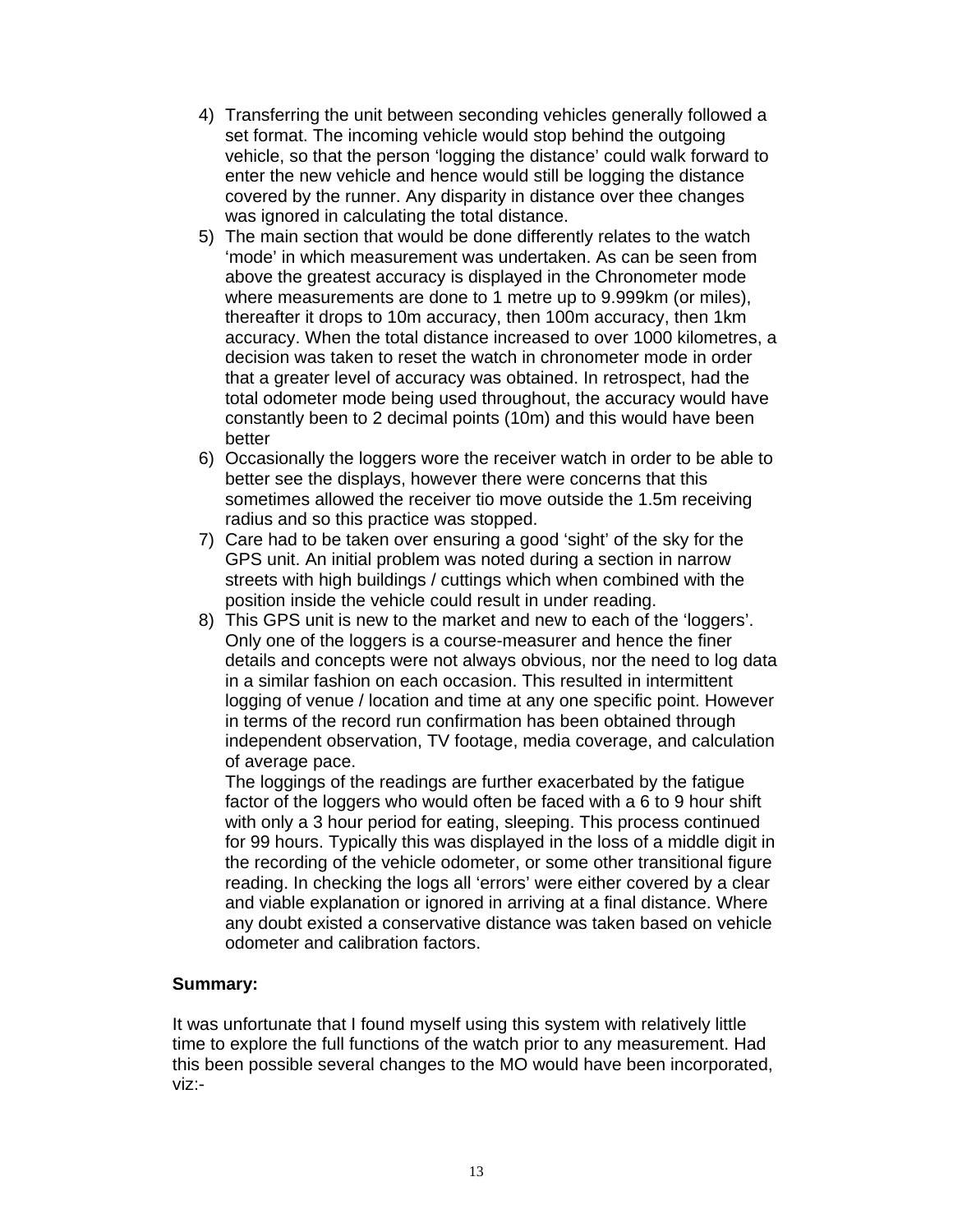- 1) There is definite benefit in 'calibrating' the system prior to a measurement. Apart from the comparison with calibration reading, it makes the wearer more aware of the influence of movement and the position of the monitor on the arm. Although not tested there is a thought that it is better to wear this on a belt, which allows it to be centred on the body at the back.
- 2) For short distances (up to 9.999km) it is best to measure in the chronometer mode as measurement is to 1 metre reading accuracy. The reading can be started and stopped with the stopwatch button and therefore allows for small off course diversions. Above this distance using the odometer mode will provide readout to 10m. This continues will all movement so the wearer must remain on the line of the course measured.
- 3) The chronometer mode with lap splits allows a recall system, which means that sections along the route can be identified and measured independently within an overall measurement. This is very useful for 'piecing' together a new course prior to final measurement.
- 4) Batteries must be checked prior to commencing a measurement and should be renewed if it is thought that the measurement will take the battery life beyond about 11 hours. When using the battery level monitor remember that batteries that have been left for sometime without use will seem to show a high level when first tested, even although they are depleted. Erroneous readings can be expected when battery life goes below ¼ or over about 12 hours.

There is no doubt that a period of adaptation is required to the use of this device if the maximum accuracy is to be achieved, and while it is not a replacement for the Clane Jones measurement protocol, it does offer a good alternative for events where the bicycle measurement is impossible / impractical or for early definition of a new course.

This system will be used in the 'measurement' of the Augrabies Marathon  $-$  a 6-day stage race through the Augrabies falls National Park (South Africa / Namibia) in October 2002. This event has previously been exempt from meeting the AIMs measurement requirement due to the nature of the terrain. Comments and proposals for protocol to be adopted in this measurement are welcome.

I am suggesting that should such a measurement be possible to a 'replicable' standard that an alternative standard of measurement be initiated for 'adventure / off road / trail' events, to provide a certificate of 'guidance' to competitors as to the distance of the event. Comments and input on this proposal would be a matter for discussion with AIMs and other international measurement bodies.

There is a definite role to be played by this system in coaching and training of runners of all standards and its use in racing could well become the subject of discussion as a technological aid in pacing. (Particularly in long distance events)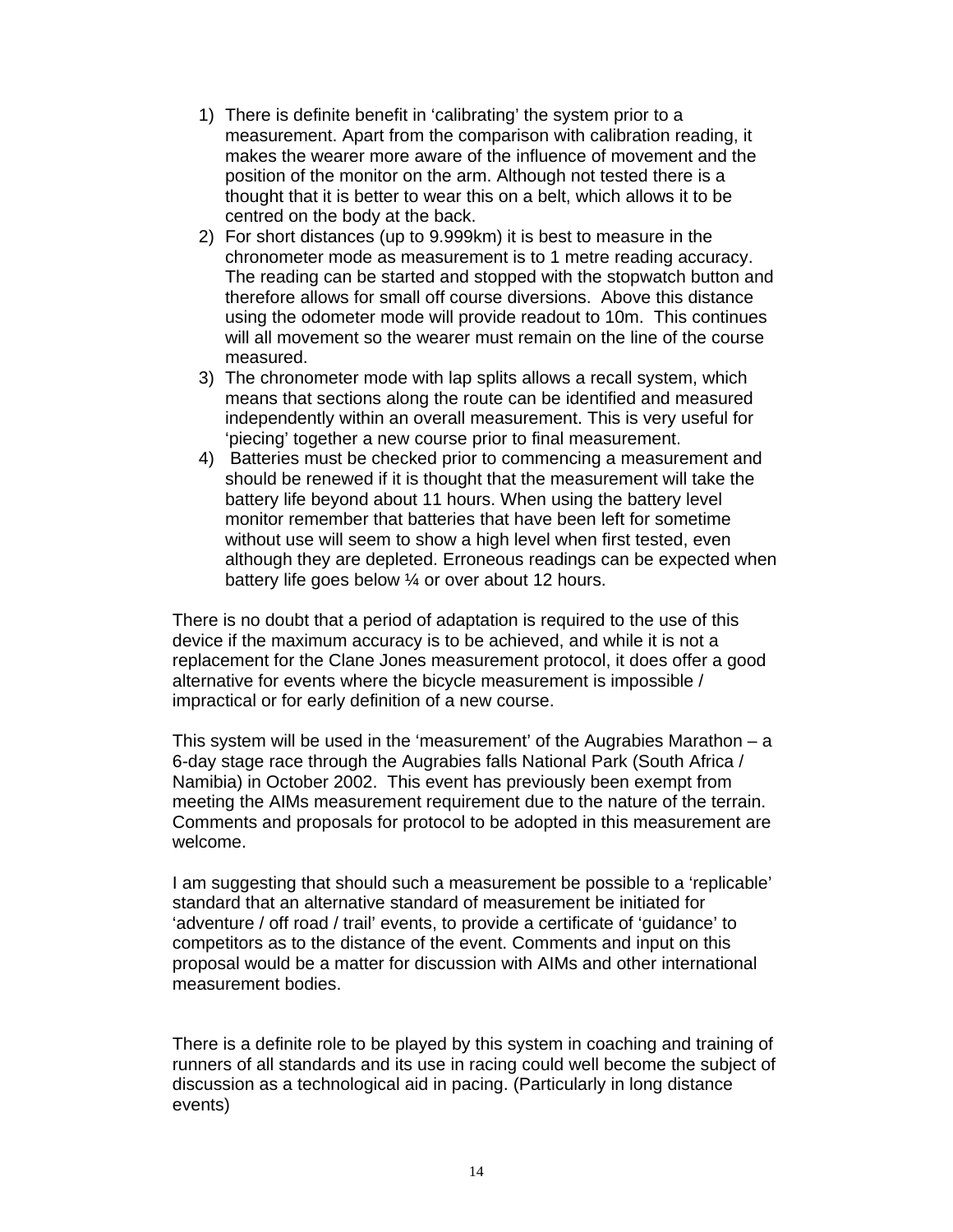| Date                   | Time                         | Venue                  | Calibration<br>distance | No. of rides        | Reading 1 Reading 2                                  |                                                  | Reading 3 Reading 4 |                         |                          | Reading 5 Ave Reading Constant | (with SCPF)                   |
|------------------------|------------------------------|------------------------|-------------------------|---------------------|------------------------------------------------------|--------------------------------------------------|---------------------|-------------------------|--------------------------|--------------------------------|-------------------------------|
| 14-Aug                 |                              | 10:00greenpoint        | 0.5                     | 4                   | 6073                                                 | 11052                                            | 16030               | 21007                   | 25985.5                  | 4978.125                       | 9966.20625                    |
|                        |                              |                        | No of GPS<br>rides      | TS19                | GPS 2                                                | GPS3                                             | GPS 4               | GPS 5                   | Reading<br>Ave           | Calibration<br>atio            | % error                       |
|                        |                              |                        | 4                       |                     | 0.499                                                | 1.003                                            | 1.502               | 2.004                   | 0.501                    | 0.998003992                    | ္က                            |
| eading<br>GPS<br>Start | <b>GPS Finish</b><br>Reading | Distance<br><b>GPS</b> | Vehicle no              | distance<br>covered | <b>Calibration Correction</b><br><b>Ratio</b><br>GPS | distance to<br>distance<br>value<br>calib<br>GPS |                     | <b>Bicycle</b><br>start | <b>Bicycle</b><br>Finish | <b>Distance</b><br>Bicycle     | Calibration<br><b>Bicycle</b> |
| 2.033                  | 5.011                        |                        | 2.978V1 - JPY<br>132GP  |                     | 3 0.99266667                                         | 0.990685296                                      |                     | 26172.5                 |                          | 55961.5 2.989000955 0.99633365 |                               |
| 2.033                  | 5.001                        |                        | 2.968V2 - JNV<br>822GP  |                     |                                                      | 3 0.98933333 0.987358616                         |                     | 26172.5                 |                          | 55881 2.980923659 0.99364122   |                               |
| 2.033                  | 4.961                        |                        | 2.928 V3 - JNV<br>810GP | 3                   |                                                      | 0.976 0.974051896                                |                     | 26172.5                 |                          | 55467 2.939383278 0.97979443   |                               |

# **CALIBRATION OF VEHICLES, GPS TO CLANE JONES - NUMBER**  CALIBRATION OF VEHICLES, GPS TO CLANE JONES - NUMBER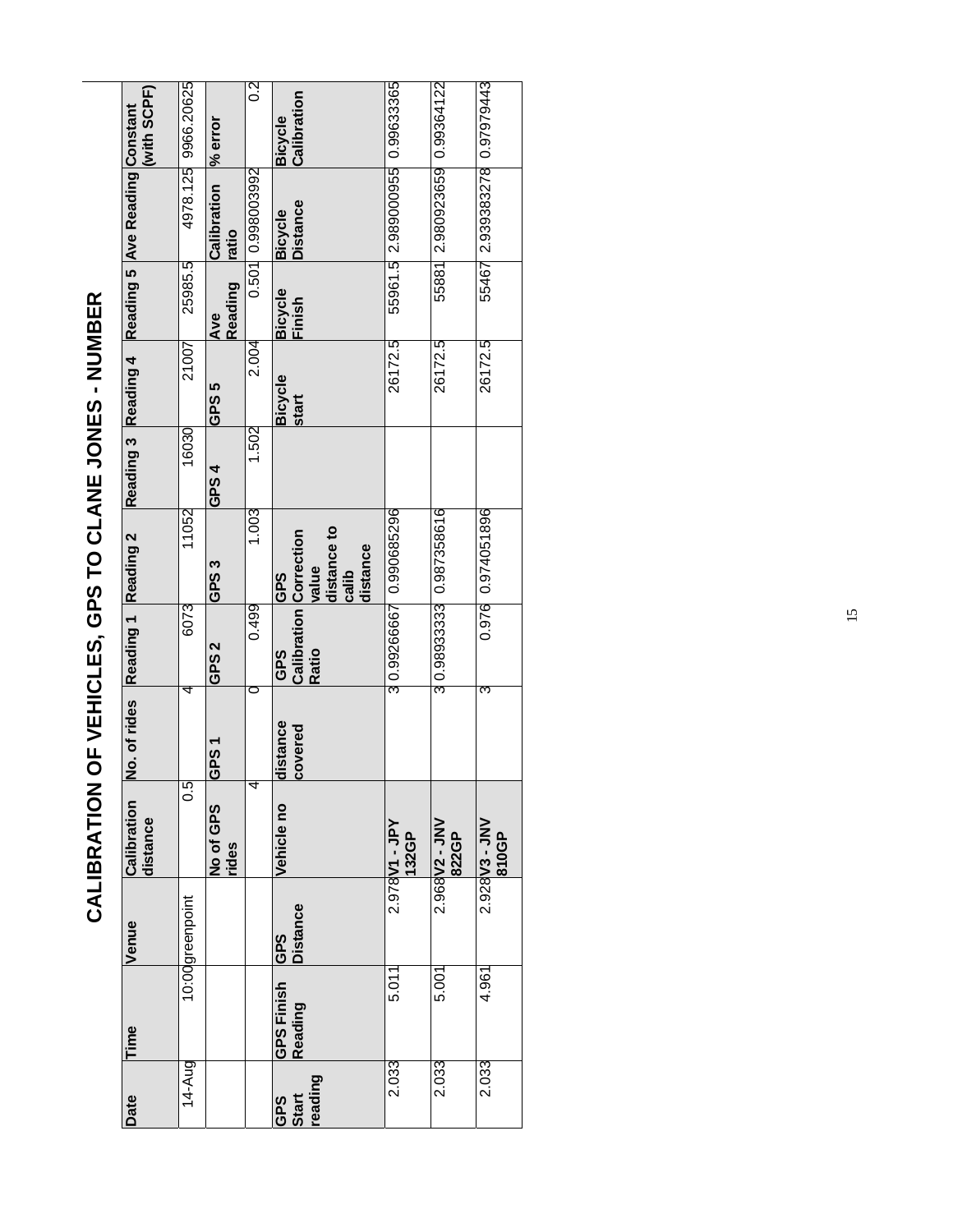|                                     |                                          | CALIBRATI                      |                        |                     | ON OF VEHICLES, GPS TO CLANE |                                                 |                     |                   |                                          |                                            |
|-------------------------------------|------------------------------------------|--------------------------------|------------------------|---------------------|------------------------------|-------------------------------------------------|---------------------|-------------------|------------------------------------------|--------------------------------------------|
| Time                                | Venue                                    | <b>Calibration</b><br>distance | No. of rides           | Reading 1 Reading 2 |                              | Reading 3 Reading 4                             |                     |                   | Reading 5 Ave Reading Constant           | with SCPF)                                 |
| 13;00                               | Laingsburg<br>North side -<br>beor prist | $\overline{0.2}$               | 3                      | 62012               | 64007                        | 65999                                           | 67992               |                   | 1993 333333 9976 63333                   |                                            |
| Readings<br><b>SdC</b>              | km marks<br>GPS<br><b>Distance</b>       | Vehicle no                     | start odo              | finish odo          | distance<br>covered          | <b>Calibration</b> start<br><b>Ratio</b><br>GPS | <b>Bicycle</b>      | Bicycle<br>Finish | <b>Distance</b><br><b>Bicycle</b>        | Calibration<br><b>Bicycle</b>              |
| 334.6 at 2km<br>and 336.6 at<br>4km |                                          | $2$ V1 - JPY<br>132GP          | 84133.7                | 84135.7             | ন                            |                                                 | 65999               |                   | 85829 1.987644463 0.99382223             |                                            |
| rehicle 1 only<br>GPS on            |                                          | <b>V2 - JNV</b><br>822GP       | 695591.2               | 695593.3            | بر<br>2                      |                                                 | 65999               |                   | 85829 1.987644463 0.94649736             |                                            |
|                                     |                                          |                                |                        |                     |                              | <b>Bicycle</b><br>2km                           | Bicycle 3km Bicycle | 4km               | from 2-3km<br>distance<br>narks<br>Cycle | 4km mark<br>from 3 to<br>distance<br>Cycle |
| ehicle 1 only<br>GPS on             |                                          | <b>V3-JNV</b><br>810GP         | No used for<br>puippol |                     |                              | 65999                                           | 75918               |                   | 85829 0.994223168 0.99342129             |                                            |
|                                     |                                          |                                |                        |                     |                              |                                                 |                     |                   |                                          |                                            |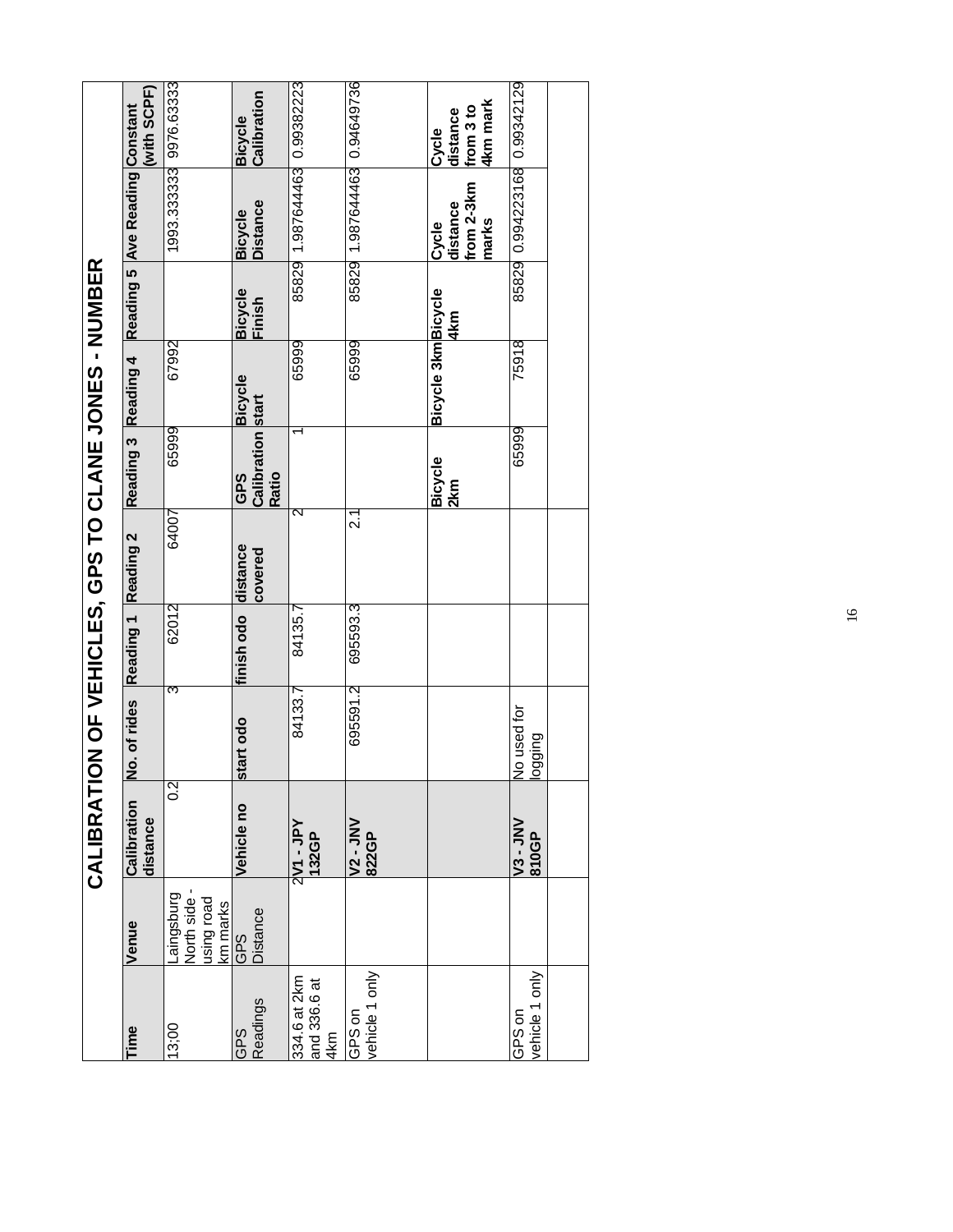|                                     |                                                                      | CALIBRAT                |                                                                        |                     | ON OF VEHICLES, GPS TO SAGES |       |                         |                          |                                   |                               |
|-------------------------------------|----------------------------------------------------------------------|-------------------------|------------------------------------------------------------------------|---------------------|------------------------------|-------|-------------------------|--------------------------|-----------------------------------|-------------------------------|
| lime                                | Venue                                                                | Calibration<br>distance | No. of rides Reading 1 Reading 2                                       |                     |                              |       | Reading 3 Reading 4     |                          | Reading 5 Ave Reading Constant    | (with SCPF)                   |
|                                     | 18:00Johannesburg<br>Zoo - -<br>Rutland Road<br>Cycle<br>calibration | 0.5                     | 4                                                                      | 24380               | 29345                        | 34310 | 39272                   | 44237                    | 4964.25                           | 9938.4285                     |
| Readings<br>GPS                     | <b>Distance</b><br>GPS                                               | Vehicle no              | start odo                                                              | finish odo distance | covered                      |       | <b>Bicycle</b><br>start | <b>Bicycle</b><br>Finish | <b>Distance</b><br><b>Bicycle</b> | Calibration<br><b>Bicycle</b> |
| 334.6 at 2km<br>and 336.6 at<br>4km |                                                                      | 2M - 2M<br>132GP        |                                                                        | 2                   | 2                            |       | 2686                    |                          | 22510 1.994681554 0.99734078      |                               |
| vehicle 1 only<br>GPS on            |                                                                      | <b>NN-12-</b><br>822GP  | ⊂                                                                      | 2.1                 | ี<br>21                      |       | 30634                   |                          | 50945 2.043683264 0.97318251      |                               |
| vehicle 1 only<br>GPS on            |                                                                      | VNL-SV<br>810GP         | Used only for<br>recalibrate at<br>emergency-<br>not able to<br>finish |                     |                              |       |                         |                          |                                   |                               |

|               |                                                       | Final summary of calibrations                    |        |
|---------------|-------------------------------------------------------|--------------------------------------------------|--------|
|               |                                                       | Calibration ratio of vehicle to clane Jones      |        |
|               | Vehicle Before CPTN Laingsburg Finish JHB Ave start / |                                                  | finish |
| $\frac{1}{2}$ |                                                       | 0.996333652 0.99382223 0.997340777 0.996837214   |        |
| $\frac{2}{2}$ |                                                       | 0.99364122 0.94649736 0.973182507 0.983411863    |        |
| No 3          |                                                       | 0.979794426 used in emergency only   0.979794426 |        |
|               |                                                       |                                                  |        |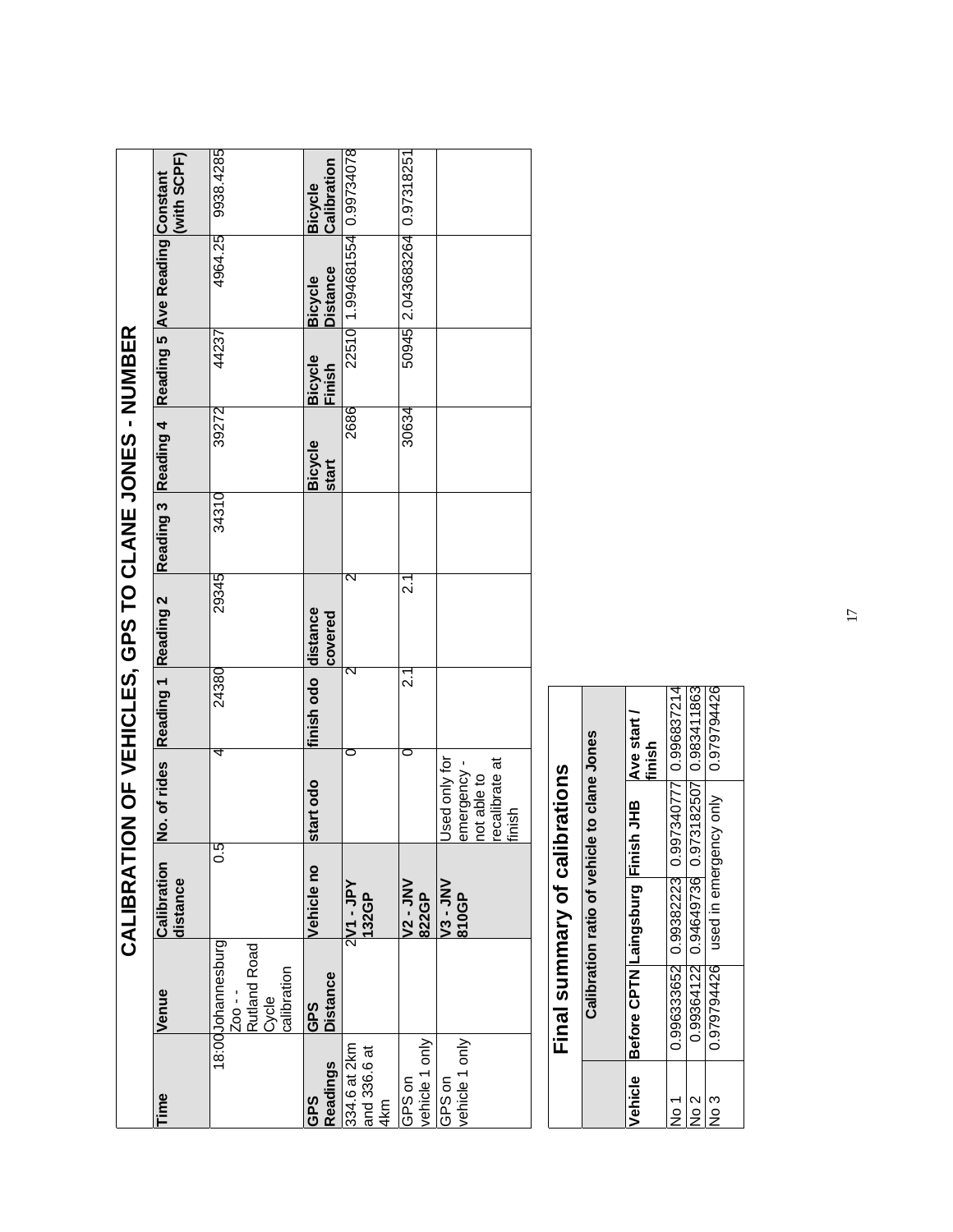| Subj:                            | <b>MNF2002-08-18</b>                         |
|----------------------------------|----------------------------------------------|
| Date:                            | $8/18/2002$ 2:13:48 PM Eastern Daylight Time |
| From:                            | mnforum@rrtc.net                             |
| To:                              | mnf-list@rrtc.net                            |
| Sent from the Internet (Details) |                                              |

MNF #1017 18Aug2002

#### GPS MEASUREMENTS

I've spent some time playing around with the Timex GPS Speed Distance Watch. Last week I ran a 6.85 mile course that I certified. I hit the split button on the watch at each mile point. Here are the results for the first 6 miles:

| Mi.            | Reading | Diff      | % Error  | <b>Cum Error</b> |
|----------------|---------|-----------|----------|------------------|
| $\mathbf{1}$   | 1.0161  | $-0.0161$ | $-1.61$  | $-1.61$          |
| 2              | 1.0232  | $-0.0232$ | $-2.32$  | $-3.93$          |
| 3              | 1.0383  | $-0.0383$ | $-3.83$  | $-6.15$          |
| $\overline{4}$ | 0.9944  | 0.0056    | 0.56     | $-3.27$          |
| 5              | 0.8785  | 0.1215    | 12.15    | 12.71            |
| 6              | 1.216   | $-0.216$  | $-21.6$  | $-9.45$          |
|                |         |           |          |                  |
| <b>TOT</b>     | 6.1665  | $-0.1665$ | $-16.65$ |                  |

Not bad, although something was whacky on the 5th mile - perhaps the split was painted in the wrong spot, I have to go back and check it against the map.

One thing seems clear is that the device is far from being accurate enough for certification use.

I am going to measure a half marathon this afternoon and will bring it along to see how it works on a bike rather than on foot. Report forthcoming.

Jim Gerweck zgerweck@aol.com

#############################################################

This message is sent to you because you are subscribed to the mailing list  $\langle$ mnf-list@rrtc.net $\rangle$ .

To unsubscribe, E-mail to: <mnf-list-off@rrtc.net>

To resubscribe, E-mail to:  $\langle \text{mnf-list-on@rrtc.net} \rangle$ To post, send E-mail to: <mnforum@rrtc.net>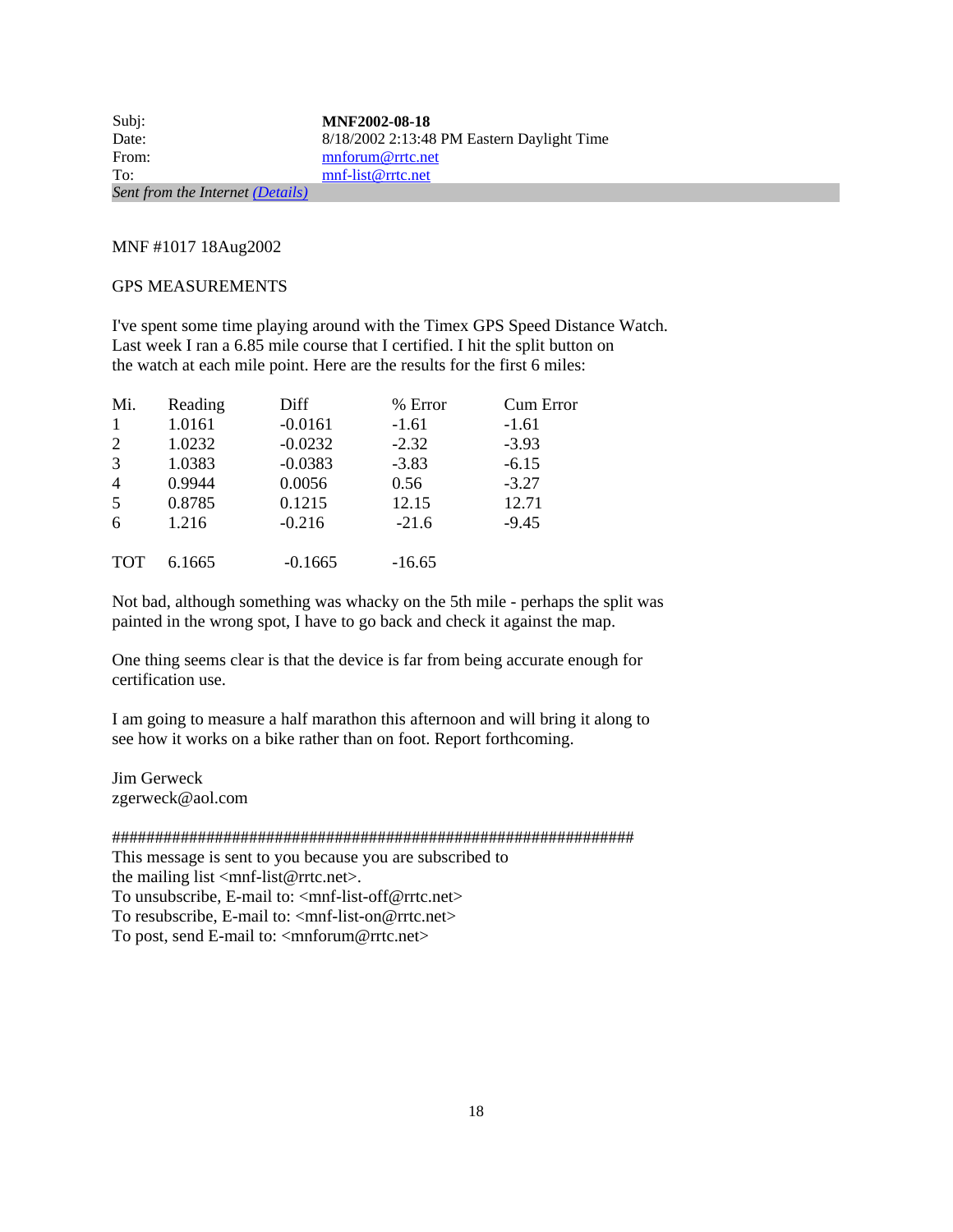#### **USATF/RRTC CERTIFIED COURSE LIST New Entries, July - August 2002 Closing Date August 26, 2002**

| <b>DISTANCE</b> |           | <b>COURSE ID</b>     |        | <b>ST LOCATION</b>         | <b>COURSE NAME/RACE</b>                                      | m/km<br><b>DROP</b> | pct                     |             | <b>SEP MEASURER</b>  |     | <b>REPLACES</b> |
|-----------------|-----------|----------------------|--------|----------------------------|--------------------------------------------------------------|---------------------|-------------------------|-------------|----------------------|-----|-----------------|
| 21.1 km<br>5 mi | AK<br>AK  | 02001 FW<br>02002 FW | A<br>A | Anchorage<br>Anchorage     | <b>Trent-Waldron Glacier HMAR</b><br>Alaska Run for Women II | 0.0<br>0.1          | 1<br>0                  | D<br>С      | Epstein<br>Waythomas | AK  | 97003 FW        |
| 5 km AL         |           | 02008 JD             | A      | Helena                     | Kudzu Run                                                    | $-0.8$              | 2                       | R           | Melanson             |     |                 |
| 5 km            | AL        | 02009 JD             | Α      | Birmingham                 | Pet Trek 5k                                                  | 0.4                 | 3                       | R           | Melanson             | AL  | 98010 JD        |
| 5 km            | AL        | 02010 JD             | A      | Athens                     | Summer Sun 5k                                                | 0.4                 | 1                       | R           | Melanson             |     |                 |
| 5 km            | AZ        | 02006 ETM            | A      | Tucson                     | Tucson 5000                                                  | 0.0                 | 1                       | т           | LaBlonde             |     |                 |
| 5 km            | AZ        | 02007 ETM            | A      | Phoenix                    | Race for the Cure                                            | 0.4                 | 12                      | R           | Strachan             | AZ  | 99011 FC        |
| 42.2 km         | AZ        | 02008 ETM            | D      | Mesa                       | Valley of the Sun Marathon                                   | 0.7                 | 17                      | в           | Strachan             |     |                 |
| 5 km            | CA        | 02003 TK             | A      | San Francisco              | Gift of Life 5k                                              | 0.0                 | 3                       | Т           | Knight               |     |                 |
| $1 \text{ mi}$  | CA        | 02004 TK             | A      | San Francisco              | <b>Concourse Mile</b>                                        | 0.4                 | 22                      | $\mathsf T$ | Knight               |     |                 |
| 42.2 km         | CA        | 02005 TK             | A      | San Francisco              | The Chronicle Marathon                                       | 0.0                 | $\mathbf 0$             | Τ           | Knight               | CА  | 01013 TK        |
| 10 km           | CO        | 02016 DP             | A      | Englewood                  | Centennial Airport's Runway Run                              | 0.0                 | 3                       | D           | Borgmann             |     |                 |
| 5 km            | CO        | 02017 DP             | A      | Englewood                  | Centennial Airport's Runway Run                              | 0.0                 | 7                       | D           | Borgmann             |     |                 |
| 42.2 km         | CO        | 02018 DP             | Α      | Colorado Springs           | American Discovery Trail                                     | 9.4                 | 83                      | J           | McMillin             | CO  | 01016 DP        |
| 5 km            | CO        | 02019 DP             | A      | Denver                     | Race for the Cure                                            | $-1.0$              | 18                      | D           | Poppers              | CO  | 01008 DP        |
| 21.1 km         | СT        | 02011 DR             | A      | Fairfield                  | <b>Fairfield Half Marathon</b>                               | 0.0                 | 1                       |             | Guido Bros           |     |                 |
| 5 km            | СT        | 02012 DR             | A      | Madison                    | Breaking Barriers Foundation 5k                              | 0.0                 | 1                       | в           | Stephenson           |     |                 |
| 5 km            | DC        | 02002 JS             | A      | Washington                 | 3M 5K                                                        | 0.0                 | 0                       | J           | Sissala              |     |                 |
| 5 km            | DC        | 02003 JS             | A      | Washington                 | Anacostia Park 5k                                            | 0.0                 | $\mathbf{1}$            | J           | Sissala              |     |                 |
| 3 mi            | DC        | 02018 RT             | Α      | Washington                 | <b>Presidential Fitness Challenge</b>                        | 0.0                 | 7                       | R           | Thurston             |     |                 |
| 4 mi            | DC        | 02019 RT             | Α      | Washington                 | Hugh Jascourt Four Mile                                      | 0.0                 | 1                       | R           | Thurston             |     |                 |
| 5 km            | DE        | 02001 GAN            | Α      | Newark                     | Mark INC 5k                                                  | 0.0                 | 2                       | D           | White                |     |                 |
| 15 km FL        |           | 01047 DL             | A      | Melbourne Beach            | Space Coast Classic 15k                                      | 0.0                 | 0                       | B           | Dillard              |     |                 |
| 42.2 km FL      |           | 01053 DL             | A      | Clearwater                 | Florida Gulf Beaches Marathon                                | 0.0                 | 0                       | C           | Lauber               |     |                 |
| 10 km FL        |           | 02007 DL             | Α      | <b>Naples</b>              | Hope For Children 10k Road Rac                               | 0.0                 | 0                       | F           | Fidler               |     |                 |
| 5 km            | FL        | 02008 DL             | Α      | <b>Naples</b>              | Hope For Children 5k Road Race                               | 0.0                 | 0                       | F           | Fidler               |     |                 |
| 10 km           | FL        | 02013 DL             | A      | Miami                      | 10k Run for Reconstruction                                   | 0.0                 | 1                       | D           | Matuszak             |     |                 |
| 5 km FL         |           | 02014 DL             | A      | Ft. Lauderdale             | 17th ST. Causeway Bridge 5k                                  | 0.0                 | 2                       | G           | Witkowski            |     |                 |
| 8 km            | FL        | 02015 DL             | Α      | Orange Park                | Run to the Sun 8k                                            | 0.0                 | $\overline{\mathbf{c}}$ | D           | Aldred               |     |                 |
| 5 km<br>5 km    | FL<br>FL. | 02016 DL<br>02017 DL | Α<br>Α | Orange Park<br>Orange Park | Autumn Fitness 5k                                            | $-0.2$              | 3<br>$\overline{7}$     | D<br>D      | Aldred<br>Aldred     |     |                 |
| 5.009 km        | FL        | 02018 DL             | Α      | St. Petersburg             | Spartan 5k<br>St. Anthony's Triathlon 40k-2002               | 0.0<br>0.0          | 0                       | Ε           | McDowell             |     |                 |
| 40 km           | FL        | 02018 DL             | Α      | St. Petersburg             | St. Anthony's Triathlon 40k-2002                             | 0.0                 | 1                       | E           | McDowell             |     |                 |
| 10 km           | FL        | 02019 DL             | Α      | St. Petersburg             | St. Anthony's Triathlon 2002 10k                             | 0.0                 | 1                       | E           | McDowell             |     |                 |
| 5 km FL         |           | 02020 DL             | A      | <b>Boca Raton</b>          | YMCA 5k                                                      | 0.0                 | $\overline{2}$          | G           | Witkowsky            |     |                 |
| 5 km FL         |           | 02021 DL             | Α      | Boca Raton                 | Run for Jerusalem                                            | 0.0                 | 5                       | G           | Witkowsky            |     |                 |
| 5 km FL         |           | 02022 DL             | Α      | <b>Green Cove Springs</b>  | Memorial Day 5k                                              | 0.4                 | $\overline{\mathbf{c}}$ | D           | Aldred               |     |                 |
| 1 km FL         |           | 02023 DL             | Α      | <b>Coconut Creek</b>       | Tradewinds Park 1000 Meter                                   | 0.0                 | 0                       | D           | Matuszak             |     |                 |
| 1.5 km FL       |           | 02024 DL             | Α      | Coconut Creek              | Tradewinds Park 1500 Meters                                  | 0.0                 | 0                       | D           | Matuszak             |     |                 |
| 2 km FL         |           | 02025 DL             | Α      | <b>Coconut Creek</b>       | Tradewinds Park 2000 Meters                                  | 0.0                 | 0                       | D           | Matuszak             |     |                 |
| 5 km FL         |           | 02026 DL             | A      | St. George Island          | St. George Island 5k Sizzler                                 | 0.0                 | $\overline{\mathbf{c}}$ | В           | McGuire              |     |                 |
| 5 km            | FL        | 02027 DL             | Α      | Coconut Creek              | Over the Hill 5k                                             | 0.0                 | 2                       | G           | Witkosksy            |     |                 |
| 5 km FL         |           | 02028 DL             | A      | West Palm Beach            | Race for the Cure                                            | 0.0                 | 5                       | D           | Loeffler             |     |                 |
| 5 km            | GA        | 02007 WC             | A      | Augusta                    | Georgia Games - Lake Olmstead                                | 1.8                 | 6                       | т           | Crute                |     |                 |
| 5 km            | GA        | 02008 WC             | A      | Marietta                   | Marietta Meander                                             | 4.4                 | 8                       | W           | Cornwell             | GА  | 90014 WN        |
| 5 km IL         |           | 02028 JW             | A      | Chicago                    | Mt. Greenwood Run                                            | 0.0                 | 3                       | С           | Hinde                |     |                 |
| 8 km IL         |           | 02045 JW             | A      | Elgin                      | Grand Victoria 8k                                            | 0.4                 | 3                       | C           | Hinde                |     |                 |
| 5 km            | - IL      | 02047 JW             | Α      | Chicago                    | Chicago Distance Classic                                     | 0.0                 | 1                       | J           | Knoedel              | IL  | 99018 JW        |
| 5 km IL         |           | 02048 JW             | A      | Bensenville                | <b>Blue Hawaiian 5k</b>                                      | 0.0                 | 3                       | C           | Hinde                |     |                 |
| 5 km IL         |           | 02050 JW             | A      | Decatur                    | Decatur Race for the Cure 5k                                 | 0.0                 | 1                       | R           | Goodwin              | IL  | 94003 JW        |
| 5 km            | -lL       | 02051 JW             | Α      | Sterling                   | Music in Motion 5k                                           | 0.0                 | 3                       | D           | Lindsey              |     |                 |
| 10 km           | - IL      | 02052 JW             | A      | Chicago                    | Kemper Chicago Classic                                       | 0.0                 | 0                       | J           | Knoedel              | IL. | 01090 JW        |
| 8 km IL         |           | 02053 JW             | A      | Oak Park                   | Frank Lloyd Wright 8k                                        | 0.0                 | 2                       | J           | Knoedel              |     |                 |
| 5 km IL         |           | 02054 JW             | Α      | Chicago                    | Unity 5k                                                     | 0.0                 | 10                      | C           | Hinde                | IL. | 00043 JW        |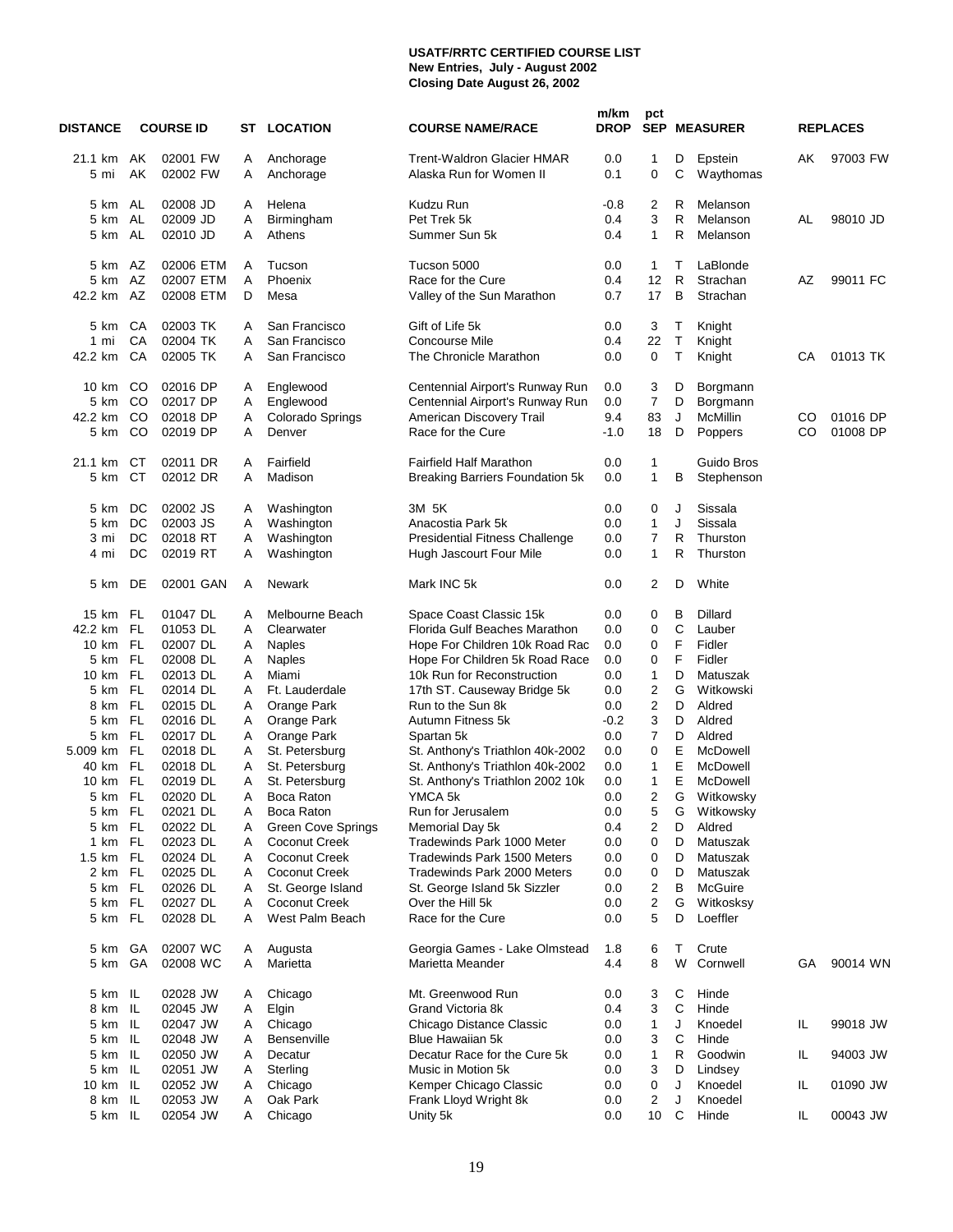| <b>DISTANCE</b> |               | <b>COURSE ID</b> | ST | <b>LOCATION</b>           | <b>COURSE NAME/RACE</b>           | m/km<br><b>DROP</b> | pct<br><b>SEP</b> |             | <b>MEASURER</b> |           | <b>REPLACES</b> |
|-----------------|---------------|------------------|----|---------------------------|-----------------------------------|---------------------|-------------------|-------------|-----------------|-----------|-----------------|
| 5 km IL         |               | 02055 JW         | A  | Chicago                   | Lakeview at 50 5k                 | 0.0                 | 10                | C           | Hinde           |           |                 |
| 5 km            | IL            | 02056 JW         | Α  | Chicago                   | <b>Bastille Day</b>               | 0.0                 | 8                 | C           | Hinde           | IL        | 02011 JW        |
| 2.582 mi        | IL            | 02057 JW         | A  | Huntley                   | 24 Hour Inline Skate              | 0.0                 | 0                 | С           | Hinde           |           |                 |
|                 | IL.           |                  |    | Batavia                   | Windmill Whirl                    | 0.0                 | 3                 | С           | Hinde           |           |                 |
| 7 km            |               | 02059 JW         | A  |                           |                                   |                     |                   |             |                 |           |                 |
| 5 km            | IL            | 02060 JW         | A  | <b>Country Club Hills</b> | Harvest Hop                       | 0.0                 | 1                 | С           | Hinde           |           |                 |
| 10 km           | IL            | 02061 JW         | A  | Wheaton                   | Marianjoy 10k                     | 0.0                 | 0                 | J           | Knoedel         |           |                 |
| 5 km            | IL            | 02062 JW         | Α  | Wheaton                   | Marianjoy 5k                      | 0.0                 | 39                | J           | Knoedel         |           |                 |
| 5 km            | IN.           | 02001 JG         | A  | Chesterton                | Running with the Irish 5k         | 0.0                 | 1                 | M           | Kingery         |           |                 |
| 5 km            | IN            | 02002 JG         | Α  | <b>Michigan City</b>      | See Jane Run 5k                   | 0.0                 | $\mathbf{1}$      | т           | Konieczny       |           |                 |
| 5 km            | IN            | 02049 JW         | A  | Hammond                   | <b>Friendship Race</b>            | 0.0                 | 0                 | С           | Hinde           |           |                 |
| 8 km            | ΚS            | 02018 BG         | A  | Topeka                    | Topeka Lions " Journey for Sight" | 0.0                 | 1                 | D           | Halferty        | κs        | 90016 BG        |
| 10 km           | KS            | 02019 BG         | A  | <b>Junction City</b>      | Coor's Freedom Run                | 0.0                 | $\mathbf{1}$      | D           | Halferty        |           |                 |
| 5 km            | ΚS            | 02021 BG         | Α  | Leawood                   | Race for Hope                     | 0.0                 | $\overline{2}$    | L           | Joline          |           |                 |
| 5 km            | KS            | 02022 BG         | A  | <b>Overland Park</b>      | <b>Red Apple</b>                  | 0.0                 | 0                 | L           | Joline          |           |                 |
|                 | KS            | 02023 BG         |    |                           |                                   |                     |                   | B           |                 |           |                 |
| 5 km            |               |                  | Α  | Shawnee                   | Run for the Wild                  | 0.0                 | 0                 |             | Taylor          |           |                 |
| 5 km            | KS            | 02027 BG         | A  | Leawood                   | <b>Cancer Awareness</b>           | 0.0                 | 5                 | L           | Joline          |           |                 |
| 5 km            | KY            | 02001 EM         | A  | <b>Bowling Green</b>      | Purple Strider 5k                 | 0.0                 | $\overline{2}$    | Ε           | Main            |           |                 |
| 5 mi            | МA            | 02009 RN         | A  | <b>Boston</b>             | Sugar Bowl 5 Miler                | 0.0                 | 0                 | S           | Vaitones        | МA        | 01016 RN        |
| 10 km           | МA            | 02010 RN         | Α  | Rockport                  | Rockport Run for Wellspring 10k   | 0.0                 | 0                 | S           | Vaitones        |           |                 |
| 5 km            | МA            | 02011 RN         | Α  | Rockport                  | Rockport Run for Wellspring 5k    | 0.0                 | 1                 | S           | Vaitones        |           |                 |
| 5 km            | MA            | 02012 RN         | A  | Wakefield                 | Take the Lake 5k                  | 0.0                 | 5                 | S           | Vaitones        | MA        | 01020 RN        |
| 10 km           | MD            | 02006 JS         | A  | Rockville                 | Rockville 10k                     | 0.0                 | $\overline{c}$    | J           | Sissala         | MD        | 98013 JS        |
| 5 km            | MD            | 02007 JS         | A  | Rockville                 | Rockville 5k                      | 0.0                 | 3                 | J           | Sissala         | MD        | 98012 JS        |
|                 |               | 02008 JS         |    |                           |                                   |                     |                   | J           | Sissala         |           |                 |
| 5 km            | MD            |                  | Α  | Towson                    | Notre Dame Prep 5k Run/Walk       | 0.0                 | 0                 |             |                 |           |                 |
| 5 km            | MD            | 02009 JS         | Α  | <b>Baltimore</b>          | FILA 5k                           | 0.2                 | 11                | J           | Sissala         |           |                 |
| 5 km            | MD            | 02010 JS         | A  | <b>Baltimore</b>          | Run to Remember September 11      | 1.2                 | 20                | J           | Sissala         |           |                 |
| Cal             | MЕ            | 02004 WN         | A  | Old Town                  | University Park 1000 ft.          | 0.0                 | 100               | W           | Nicoll          |           |                 |
| 2 km            | МE            | 02005 WN         | A  | Orono                     | Marsh Island Race Walk Loop       | 0.0                 | 0                 | W           | Nicoll          |           |                 |
| 5 km            | MI            | 02022 SH         | A  | Wyoming                   | <b>Hot Streetz</b>                | 0.0                 | 15                | R           | Dewey           |           |                 |
| 10 km           | MI            | 02025 SH         | Α  | Jackson                   | Rose Run                          | $-1.0$              | 65                | $\mathbb S$ | Hubbard         | MI        | 84004 AP        |
| 5 km            | MI            | 02026 SH         | A  | Portage                   | P.C.O.C. Strut                    | 0.0                 | 9                 | R           | Dewey           |           |                 |
| 10 km           | MI            |                  |    |                           |                                   |                     | 8                 | R           |                 |           |                 |
|                 |               | 02027 SH         | A  | Portage                   | P.C.O.C. Strut                    | 0.1                 |                   |             | Dewey           |           |                 |
| 10 km           | MI            | 02028 SH         | A  | <b>Grand Rapids</b>       | <b>Standard Federal</b>           | $-0.1$              | 5                 | R           | Dewey           |           |                 |
| 5 km            | MI            | 02029 SH         | Α  | Kalamazoo                 | <b>Homecoming Classic</b>         | 0.0                 | 0                 | R           | Dewey           |           |                 |
| 10 km           | MI            | 02030 SH         | A  | Kalamazoo                 | <b>Standard Federal</b>           | 0.0                 | 1                 | R           | Dewey           |           |                 |
| 10 km MI        |               | 02031 SH         | Α  | Flint                     | Flint Journal Catch Your Breath   | 0.0                 | 1                 | S           | Hubbard         | MI        | 98016 SH        |
| 5 km MI         |               | 02032 SH         | A  | Rockford                  | Mitchell's Run Through Rockford   | 0.0                 | 0                 | R           | Dewey           | MI        | 00027 SH        |
| 8 km            | MI            | 02033 SH         | A  | Zeeland                   | <b>Pumpkin Fest</b>               | 0.0                 | 3                 | R           | Dewey           |           |                 |
| 50 mi           | ΜN            | 02010 RR         | A  | Minneapolis               | Fans                              | 0.0                 | 0                 | G           | Chace           |           |                 |
| 100 mi          | ΜN            | 02010 RR         | A  | Minneapolis               | Fans                              | 0.0                 | 0                 | G           | Chace           |           |                 |
| 0.404 km        | MN            | 02010 RR         | A  | Minneapolis               | Fans                              | 0.0                 | 0                 | G           | Chace           |           |                 |
| 2.665 km        | MN            | 02010 RR         | Α  | Minneapolis               | Fans                              | 0.0                 | 0                 | G           | Chace           |           |                 |
| 3.897 km        | ΜN            | 02010 RR         | A  | Minneapolis               | Fans                              | 0.0                 | 0                 | G           | Chace           |           |                 |
| 100 km          | MN            | 02010 RR         | A  | Minneapolis               | Fans                              | 0.0                 | 0                 | G           | Chace           |           |                 |
| 5 km            | MN            | 02011 RR         | Α  | <b>Fort Snelling</b>      | Snelling                          | 0.0                 | 0                 | R           | Recker          |           |                 |
|                 |               | 02012 RR         |    |                           |                                   |                     |                   |             | Recker          |           |                 |
| 10 km           | ΜN            |                  | A  | Robbinsdale               | Whiz Bang                         | 0.8                 | $\overline{c}$    | R           |                 |           |                 |
| 5 km            | MN            | 02013 RR         | Α  | Jordan                    | Scott County Fair                 | 0.0                 | 0                 | R           | Recker          |           |                 |
| 21.1 km         | ΜN            | 02014 RR         | Α  | Minneapolis               | Aquetennial                       | 1.1                 | 46                | R           | Recker          |           |                 |
| 10 mi           | ΜN            | 02015 RR         | A  | <b>Twin Cities</b>        | Twin Cities Marathon 10 Mile      | 0.6                 | 80                | R           | Recker          |           |                 |
| 5 km            | MO            | 02020 BG         | A  | St. Louis                 | Race for the Cure                 | 1.2                 | 5                 | т           | Eckelman        | МO        | 01014 BG        |
| Cal             | МO            | 02024 BG         | A  | St. Charles               | Cave Springs Crossing 1000 ft.    | 0.0                 | 100               | D           | Spetnagel       |           |                 |
| 21.1 km         | <b>MO</b>     | 02025 BG         | A  | St. Charles               | Lewis & Clark                     | 0.0                 | 0                 | D           | Spetnagel       |           |                 |
| 5 km            | MO            | 02026 BG         | A  | Lexington                 | Cannon Ball Run                   | 0.0                 | $\overline{2}$    | L           | Joline          |           |                 |
| 5 km            | <sub>NC</sub> | 02020 PH         | A  | Raleigh                   | Entertainment & Sports Arena 5k   | 0.0                 | 0                 | P           | Hronjak         | <b>NC</b> | 01048 PH        |
| 10 km           | <b>NC</b>     | 02021 PH         | A  | Raleigh                   | Entertainment & Sports Arena 10   | 0.0                 | 0                 | P           | Hronjak         | ΝC        | 01049 PH        |
| 21.1 km         | <b>NC</b>     | 02022 PH         | A  | Raleigh                   | <b>Umstead Half Marathon</b>      | 0.0                 | 0                 | P           | Hronjak         | NС        | 01050 PH        |
| 5 mi            | NC.           | 02024 OH         | A  | Charlotte                 | Hit the Brixx 5 Mile Run          | 1.1                 | 1                 | т           | Rhodes          |           |                 |
| 5 km            | NC            | 02025 PH         | A  | Charlotte                 | Mama Ricotta's Dine & Dash 5k     | 0.0                 | 3                 | т           | Rhodes          | ΝC        | 01024 PH        |
|                 |               |                  |    |                           |                                   |                     |                   |             |                 |           |                 |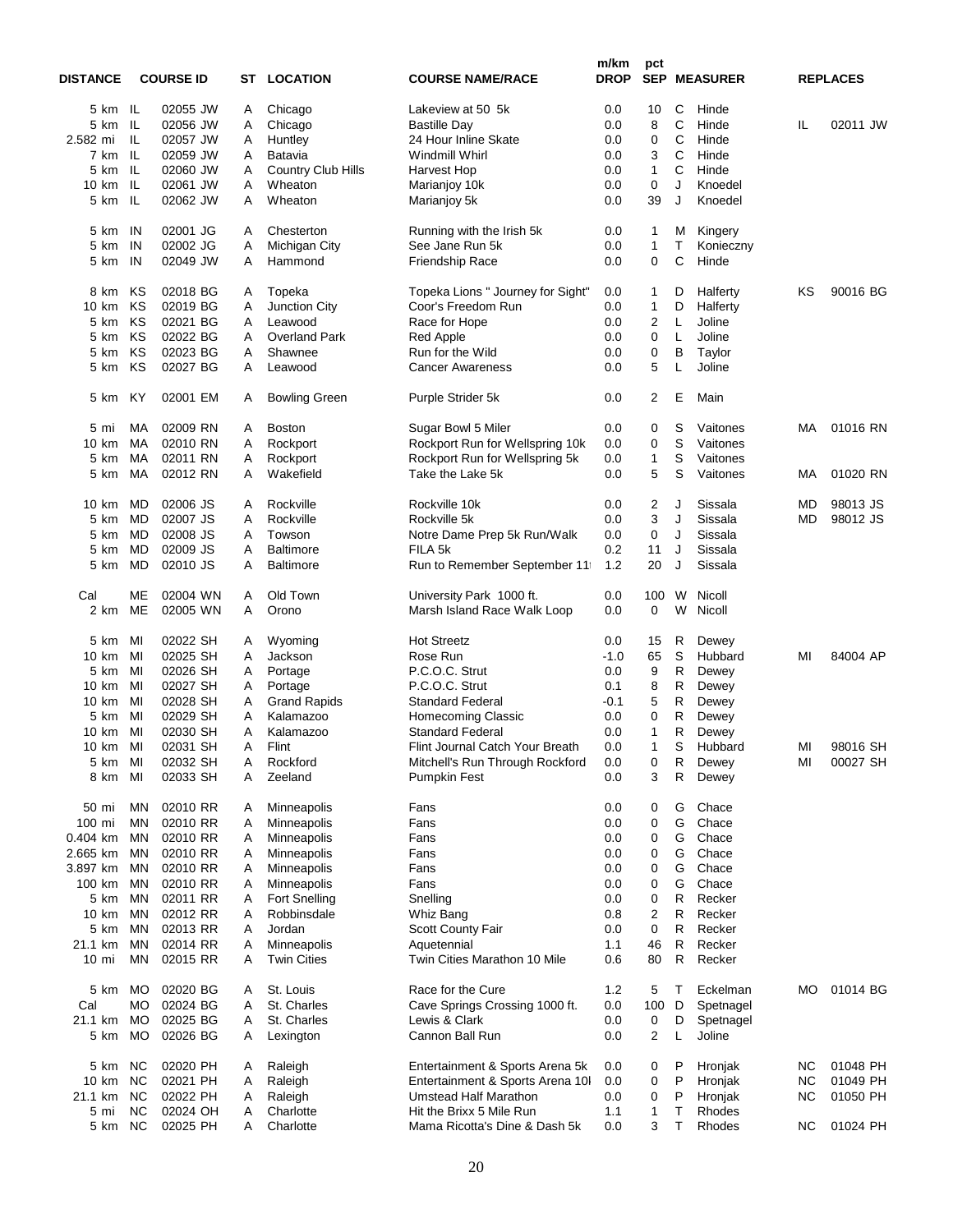| <b>DISTANCE</b>  |           | <b>COURSE ID</b> |   | <b>ST LOCATION</b>     | <b>COURSE NAME/RACE</b>           | m/km<br><b>DROP</b> | pct<br><b>SEP</b>       |   | <b>MEASURER</b>   |           | <b>REPLACES</b> |
|------------------|-----------|------------------|---|------------------------|-----------------------------------|---------------------|-------------------------|---|-------------------|-----------|-----------------|
|                  |           |                  |   |                        |                                   |                     |                         |   |                   |           |                 |
| 5 km             | <b>NC</b> | 02026 PH         | A | Research Triangle Park | Run for Research                  | 0.2                 | 1                       | D | Dover             | ΝC        | 99009 PH        |
| 5 km             | <b>NC</b> | 02027 PH         | A | Pikeville              | Independence Day Twilight Run     | 0.0                 | 0                       | P | Hronjak           |           |                 |
| 5 km             | <b>NC</b> | 02028 PH         | A | Mathews                | Mathews 5k                        | 0.4                 | 3                       | T | <b>Rhodes</b>     | ΝC        | 96017/ PH       |
| 5 km             | <b>NC</b> | 02029 PH         | A | Charlotte              | Summer Breeze 5k                  | 0.0                 | $\overline{2}$          | T | Rhodes            | ΝC        | 01035 PH        |
| 5 km             | <b>NC</b> | 02030 PH         | Α | Selma                  | Selma Railroad Run                | 0.0                 | $\mathbf{1}$            | P | Hronjak           |           |                 |
| 5 km             | <b>NC</b> | 02031 PH         | Α | Raleigh                | Run for Life                      | 0.3                 | $\overline{2}$          | P | Hronjak           | NC        | 95007 WN        |
| 5 km             | <b>NC</b> | 02032 PH         | Α | Raleigh                | Cameron Village 5k                | 0.0                 | $\mathbf{1}$            | P | Hronjak           | <b>NC</b> | 01036 PH        |
|                  |           |                  |   |                        |                                   |                     |                         |   |                   |           |                 |
| 10 km            | <b>NH</b> | 02009 WN         | A | Portsmouth             | Jingle Bell Run for Arthritis     | 0.0                 | 1                       | R | Fitzpatrick       | NΗ        | 93001 WN        |
| 5 mi             | <b>NJ</b> | 02002 DB         | Α | Spring Lake            | Spring Lake Five                  | 0.0                 | 4                       | D | <b>Brannen</b>    | NJ        | 85049 GD        |
| 5 km             | <b>NJ</b> | 02025 GAN        | A | Mt. Holly              | Rancocas Romp 5km                 | 0.0                 | 0                       | L | Baldasari         |           |                 |
| 5 km             | <b>NJ</b> | 02026 GAN        | Α | Teterboro              | Teterboro Airport 5k              | 0.0                 | 1                       | P | Hess              |           |                 |
| 5 km             | <b>NJ</b> | 02027 GAN        | A | Westfield              | Westfield 5k Pizza Run            | 0.0                 | $\overline{2}$          | P | Hess              |           |                 |
|                  |           |                  |   |                        |                                   |                     |                         |   |                   |           |                 |
| 5 km             | <b>NM</b> | 02002 DS         | A | Albuquerque            | Race for the Cure 2002            | 0.0                 | $\overline{2}$          | т | Navarro           | NΜ        | 01008 DS        |
| $10 \text{ mi}$  | <b>NY</b> | 01001 DK         | Α | <b>East Northport</b>  | East Northport 10 Mile Run        | 0.2                 | 3                       | D | Katz              |           |                 |
| 5 km             | <b>NY</b> | 02001 DK         | Α | Farmingdale            | Vytra's Women's 5k - B            | $-1.0$              | $\overline{4}$          | D | Katz              |           |                 |
| 42.2 km          | <b>NY</b> | 02015 AM         | Α | Hamlin                 | <b>Ontario Shore Marathon</b>     | 0.0                 | 0                       | G | <b>Brooks</b>     | ΝY        | 01013 AM        |
| 21.1 km          | <b>NY</b> | 02016 AM         | A | Hamlin                 | Ontario Shore 1/2 Marathon        | 0.0                 | 1                       | G | <b>Brooks</b>     |           |                 |
|                  |           |                  |   |                        |                                   |                     |                         |   |                   |           |                 |
| 42.2 km          | <b>NY</b> | 02019 AM         | A | <b>Buffalo</b>         | Nissan Buffalo Marathon           | 0.0                 | 0                       | J | Grandits          | NY        | 01023 AM        |
| 4 mi             | ΝY        | 02032 AM         | A | New York               | NYRRC 4 Mike 102nd ST Finish      | 0.0                 | 0                       | P | Hess              |           |                 |
| 5 km             | NY        | 02033 AM         | Α | <b>Buffalo</b>         | Coalition for Brain Research 5k   | $-0.8$              | 13                      | J | Grandits          |           |                 |
| 3.5 mi           | NY        | 02034 AM         | Α | Liverpool              | Corporate Challenge South         | 0.0                 | $\overline{\mathbf{4}}$ | D | Oja               |           |                 |
| 5 km             | NY        | 02035 AM         | Α | Seneca Falls           | St. Anthony Italian Festival 5k   | 0.0                 | 3                       | G | Tillson           |           |                 |
| $0.5 \text{ km}$ | NY        | 02036 AM         | Α | Liverpool              | Onondaga Lake Park Racewalk       | 0.0                 | $\mathbf 0$             | D | Oja               |           |                 |
| 0.625 km         | NY        | 02036 AM         | Α | Liverpool              | Onondaga Lake Park Racewalk       | 0.0                 | 0                       | D | Oja               |           |                 |
| 5 km             | <b>NY</b> | 02037 AM         | Α | Binghamton             | Otsiningo Park 5k                 | 0.0                 | 1                       | G | Groome            | ΝY        | 93012 AM        |
| 5 km             | <b>NY</b> | 02038 AM         | Α | W. Islip               | Elizabeth McNamee 5k              | 0.0                 | 8                       | Е | Melnik            |           |                 |
|                  |           |                  |   |                        |                                   |                     |                         |   |                   |           |                 |
| 8 km             | <b>NY</b> | 02039 AM         | Α | Fallsburg              | Run/Walk for Our Future 8k        | 0.0                 | $\mathbf{1}$            | B | Cavanagh          |           |                 |
| Cal              | NY        | 02040 AM         | A | Middletown             | Egarton Rd. 400 meter             | 0.0                 | 100                     | S | Holmbraker        |           |                 |
| Cal              | NY        | 02040 AM         | A | Middletown             | Egarton Rd. 400 meter             | 0.0                 | 100                     | S | Holmbraker        |           |                 |
| 42.2 km          | <b>NY</b> | 02041 BDC        | Α | <b>Buffalo</b>         | Casino Niagara Intl. Marathon     | 0.1                 | 70                      | B | Conway            |           |                 |
| Cal              | NY        | 02041 AM         | Α | <b>Bethel</b>          | Airport Rd. 400 meter             | 0.0                 | 100                     | B | Cavanagh          |           |                 |
| Cal              | <b>NY</b> | 02042 AM         | Α | Claryville             | Claryville RT.19 - 400 meter cal. | 0.0                 | 100                     | B | Cavanagh          |           |                 |
| 5 km             | <b>NY</b> | 02043 AM         | Α | Rome                   | Paul Revere's 5k                  | 0.0                 | $\overline{c}$          | D | Oja               |           |                 |
| 5 km             | NY        | 02044 AM         | A | Goshen                 | John Burke 5k                     | 0.0                 | $\overline{4}$          | S | Holmbraker        |           |                 |
| 5 km             | ΝY        | 02045 AM         | Α | Honeoye Falls          | Fishes and Loaves 5k              | 0.0                 | 0                       | G | Tillson           |           |                 |
|                  |           |                  |   |                        |                                   |                     |                         |   |                   |           |                 |
| 5 mi             | OН        | 02010 MW         | A | Akron                  | Labor of Love Run - 2002          | 0.0                 | 0                       | Μ | Wickiser          | OН        | 00011 MW        |
| 10 km            | OH        | 02031 PR         | A | Cincinnati             | Cincinnati Thanksgiving Day Race  | 0.0                 | $\mathbf 0$             | D | Connolly          |           |                 |
| 5 km             | OK        | 02004 BB         | Α | <b>Bartlesville</b>    | City of Legends 5km               | 0.0                 | 1                       | G | Lafarlette        |           |                 |
| 5 km             | OK        | 02005 BB         | Α | Owasso                 | Ram Run                           | 0.0                 |                         | G | Lafarlette        |           |                 |
|                  |           |                  |   |                        |                                   |                     | 3                       |   |                   |           |                 |
| 5 km             | OK        | 02006 BB         | Α | Oklahoma City          | Okla Firefighters Memorial Run    | 0.0                 | 3                       | J | Smith             |           |                 |
| 5 km             | OK.       | 02007 BB         | Α | Sand Springs           | Catch a Sandite Run               | 0.0                 | 1                       | G | Lafarlette        |           |                 |
| 5 km             | OK.       | 02008 BB         | Α | Oklahoma City          | Sooner State Games 5kn Run        | 0.0                 | 0                       | J | Smith             |           |                 |
| 5 km             | OK.       | 02009 BB         | Α | Checotah               | Honey Springs Memorial Run        | 0.0                 | 0                       | G | Lafarlette        |           |                 |
| 8 km             | OK        | 02010 BB         | Α | Bethany                | Bethany YMCA Liberty Run          | 0.0                 | 5                       | J | Smith             |           |                 |
| 5 km             | OK        | 02011 BB         | Α | Tulsa                  | Riverside Parkway Sand Run        | 0.0                 | $\boldsymbol{2}$        | G | Lafarlette        |           |                 |
| 10 km            | OR.       | 02003 LB         | A | McMinnville            | Dustin's Run                      | 0.0                 | 9                       | J | Spaulding         |           |                 |
| 8 km             | PA        | 02005 WB         | A | Swarthmore             | Independence Eve 8km Run          | 0.0                 | 1                       | в | <b>Belleville</b> |           |                 |
| 21.1 km          | PA        | 02012 WB         | Α | Erie                   | PISP Half Marathon - Beach 1      | 0.0                 | 0                       | M | Vieyra            | PA        | 96033 PR        |
|                  |           |                  |   |                        |                                   |                     |                         |   |                   |           |                 |
| 5 mi             | PA        | 02013 WB         | Α | York                   | Bon-Ton / YNC 5 Mile Race         | 0.4                 | $\overline{2}$          | P | <b>Barner</b>     |           |                 |
| 5 km             | <b>SC</b> | 02016 BS         | A | Charleston             | Race for the Cure - Charleston    | 0.0                 | 1                       | D | White             | SC        | 95018 BS        |
| 10 km            | <b>SC</b> | 02017 BS         | Α | Aiken                  | <b>Whiskey Road Race</b>          | 0.0                 | $\pmb{0}$               | Κ | Dixon             | SC        | 85004 WN        |
| 5 km             | SC        | 02018 BS         | Α | Columbia               | Lou Holtz 5k Run                  | 0.0                 | 7                       | D | White             |           |                 |
|                  | TN        | 02017 RH         |   | Knoxville              | <b>Fireball Classic</b>           | $-1.1$              |                         |   |                   | ΤN        | 89009 WN        |
| 5 km             |           |                  | A |                        |                                   |                     | 6                       | Α | Morgan            |           |                 |
| 1 mi             | <b>TN</b> | 02018 RH         | Α | Knoxville              | KTC Kid's 1 Mile                  | $-1.0$              | $\overline{7}$          | Α | Morgan            | <b>TN</b> | 89009 WN        |
| 10 km            | TN        | 02019 RH         | A | Franklin               | Franklin Classic 10k              | 0.0                 | $\overline{2}$          | J | Zeigler           | ΤN        | 00010 RH        |
| 5 km             | TX        | 02008 JF         | A | Austin                 | Run for the Children              | 0.0                 | 2                       | J | Ferguson          | ТX        | 01007 JF        |
| 5 km             | TX        | 02053 ETM        | Α | Houston                | Run Wild Sports V.3               | 0.0                 | $\mathbf 0$             | Ε | McBrayer          |           |                 |
|                  |           |                  |   |                        |                                   |                     |                         |   |                   |           |                 |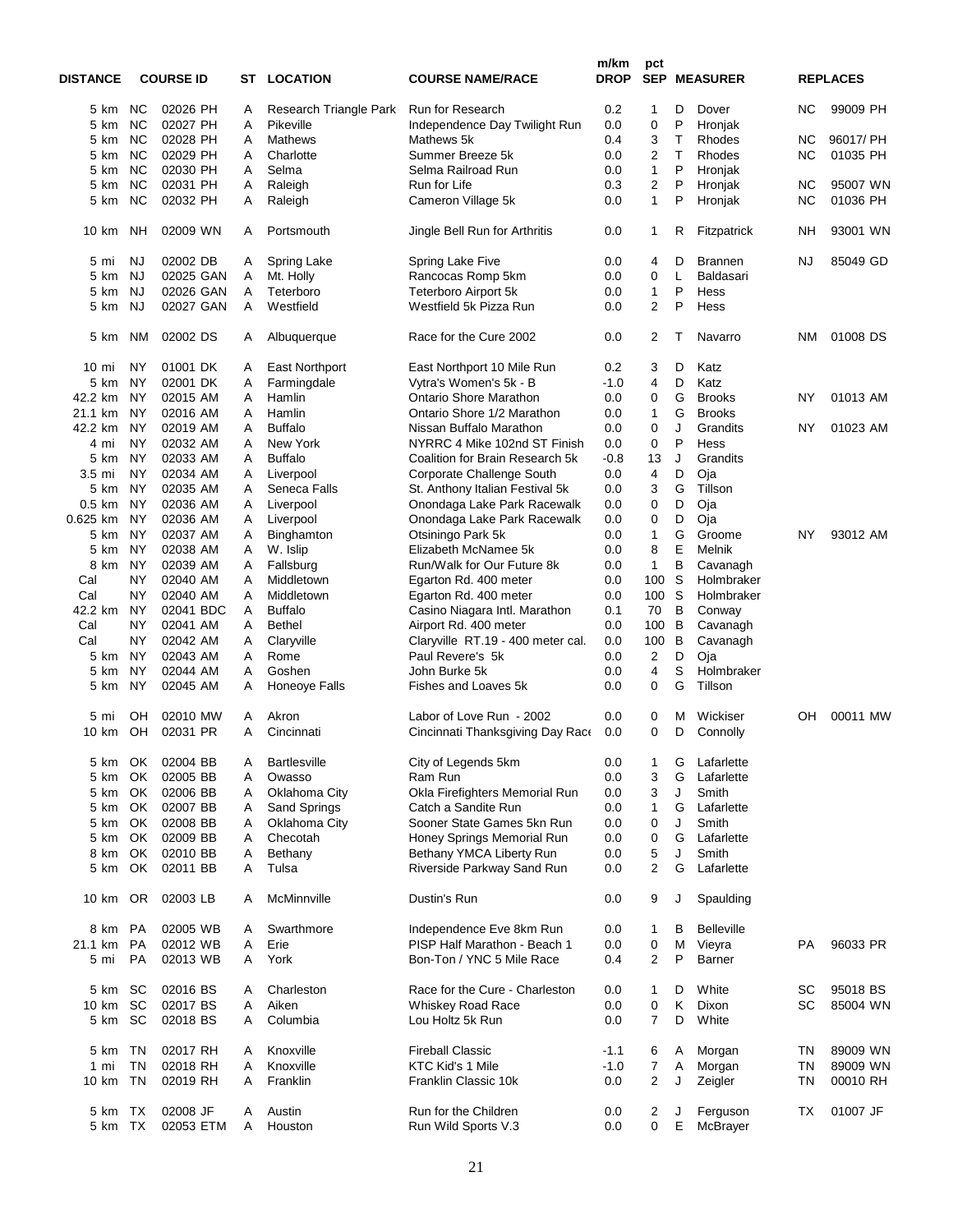| <b>DISTANCE</b> |           | <b>COURSE ID</b> | ST | <b>LOCATION</b>    | <b>COURSE NAME/RACE</b>          | m/km<br><b>DROP</b> | pct<br><b>SEP</b> |    | <b>MEASURER</b> |           | <b>REPLACES</b> |
|-----------------|-----------|------------------|----|--------------------|----------------------------------|---------------------|-------------------|----|-----------------|-----------|-----------------|
| $5 \text{ km}$  | TX        | 02054 ETM        | A  | Decatur            | Lightin' Challenge               | 0.0                 | 11                | м  | Polansky        |           |                 |
| 10 km           | <b>TX</b> | 02055 ETM        | A  | Dallas             | Dino Dash 10k                    | 0.3                 | $\overline{2}$    | C  | Clines          | TX        | 98006 ETM       |
| 5 km            | <b>TX</b> | 02056 ETM        | A  | Dallas             | Race Against Violence            | 0.1                 | $\overline{2}$    | C  | Clines          |           |                 |
| 6 km            | <b>TX</b> | 02057 ETM        | A  | Fort Worth         | Summer Sizzlin' 6k               | 0.5                 | 5                 | M  | Polansky        |           |                 |
| 5 km            | <b>TX</b> | 02058 ETM        | A  | Dallas             | Big D 2002 30k, 15k, & 5k        | 0.0                 | 0                 | Κ  | Ashby           |           |                 |
| 15 km           | <b>TX</b> | 02058 ETM        | A  | Dallas             | Big D 2002 30k, 15k, & 5k        | 0.0                 | 0                 | Κ  | Ashby           |           |                 |
| 30 km           | TX        | 02058 ETM        | A  | Dallas             | Big D 2002 30k, 15k, & 5k        | 0.0                 | 0                 | Κ  | Ashby           |           |                 |
| 5 km            | UT        | 02003 DP         | A  | Salt Lake          | <b>East Millcreek Recreation</b> | 0.4                 | 2                 | L  | Smithee         | UT        | 99008 FH        |
| 42.2 km         | UT        | 02004 DP         | A  | Ogden              | Ogden Marathon                   | 6.9                 | 56                | -L | Smithee         |           |                 |
| Cal             | UT        | 02005 DP         | A  | Murrav             | Murray - Main St. 400m           | 0.0                 | 100               | L  | Smithee         |           |                 |
| Cal             | UT        | 02006 DP         | A  | Salt Lake          | Downtown - West st. 400m         | 0.0                 | 100               | L  | Smithee         |           |                 |
| 5 km            | VA        | 02020 RT         | A  | Fairfax            | <b>PVI Runfest 5k</b>            | 0.4                 | $\overline{2}$    | R  | Thurston        | VA        | 00023 RT        |
| Cal             | VA        | 02021 RT         | A  | Lynchburg          | Fort Ave 300 meter               | 0.0                 | 100               | R  | Thurston        |           |                 |
| $10 \text{ mi}$ | VA        | 02022 RT         | Α  | Lynchburg          | Virginia Ten Miler               | 0.0                 | $\Omega$          | R  | Thurston        |           |                 |
| 4 mi            | VA        | 02023 RT         | Α  | Lynchburg          | Virginia 4 Miler                 | 1.4                 | 46                | R  | Thurston        |           |                 |
| 42.2 km         | VA        | 02026 RT         | A  | Virginia Beach     | Trigon Bay Bridge Marathon       | 0.2                 | 57                | M  | Robinson        |           |                 |
| 5 km            | VA        | 02027 RT         | A  | <b>Fort Eustis</b> | Superday 5k                      | 0.0                 | 5                 | S  | Bartram         |           |                 |
| 42.2 km         | VT        | 02001 WN         | A  | <b>Burlington</b>  | Vermont City Marathon            | 0.7                 | $\mathbf{1}$      | B  | Lorenz          |           |                 |
| Cal             |           | WA 02002 BL      | A  | North Bend         | North Bend Way 300.01 meter      | 0.0                 | 100               | В  | Langenbach      |           |                 |
| 42.2 km         | <b>WV</b> | 02017 RT         | A  | Cairo              | <b>Ridge Runner Marathon</b>     | 1.0                 | 2                 | J  | Corra           | <b>WV</b> | 95021 RT        |
| 5 km            | <b>WV</b> | 02024 RT         | A  | Benwood            | Debbie Green 5k 2002             | 0.0                 | 0                 | J  | Corra           |           |                 |
| 5 km            | <b>WV</b> | 02025 RT         | A  | Benwood            | Debbie Green 5k 2002 - alternat  | 0.0                 | $\Omega$          | J  | Corra           |           |                 |
| Foreign         |           |                  |    |                    |                                  |                     |                   |    |                 |           |                 |
| 10 km           |           | PUR 02030 PR     | A  | Santa Isabel       | La Constitucion 10k              | 0.0                 | 15                | P  | Zapata          |           |                 |

**Renewed**

| 20 km    | AZ   | 88003 FC |         | A02 Phoenix  | South Mountain Classic                                | 0.0    |          | F  | Cichocki       |
|----------|------|----------|---------|--------------|-------------------------------------------------------|--------|----------|----|----------------|
| Cal      | IL   | 91018 JW |         | A02 Decatur  | Albany St. 1225 ft. Calibration                       | 0.0    | 100      |    | Burch          |
| 5 km     | NC.  | 85047 PH |         | A Burlington | Holly Hill Labor Day 5k                               | 0.0    |          | A  | Linnerud       |
| 10 km    | NJ.  | 87014 DB |         | A Ridgewood  | Ridgewood 10km                                        | 0.0    | 0        | D  | <b>Brannen</b> |
| 5 km NJ  |      | 87015 DB |         | A Ridgewood  | Ridgewood 5km                                         | 0.0    | $\Omega$ | D. | <b>Brannen</b> |
| 10 km OK |      | 84041 BB | A02 Ada |              | Fireball Classic 10 km                                | $-0.2$ |          |    | G Lafarlette   |
| 5 km     | - OK | 88028 BB | A02 Ada |              | Run for Son 5 km                                      | $-0.3$ |          |    | Smith          |
| 5 km OK  |      | 92056 BB |         |              | A02 Choctaw Nation Grounds Choctaw Nation Celebration | $-3.0$ | 40       | G  | Lafarlette     |
|          |      |          |         |              |                                                       |        |          |    |                |

| Copies of these certificates available from:                                 | Karen Wickiser - Course Registrar |                         |
|------------------------------------------------------------------------------|-----------------------------------|-------------------------|
| (Send course name & ID number and \$2.00)                                    | 2939 Vincent Road                 | Phone 330-929-1605      |
| Each certificate inclides a course map.                                      | Silver Lake, OH 44224-2916        | FAX 509-351-5383        |
| A complete listing of USATF Certified courses is available at - www.RRTC.Net |                                   | Mikewickiser@neo.rr.com |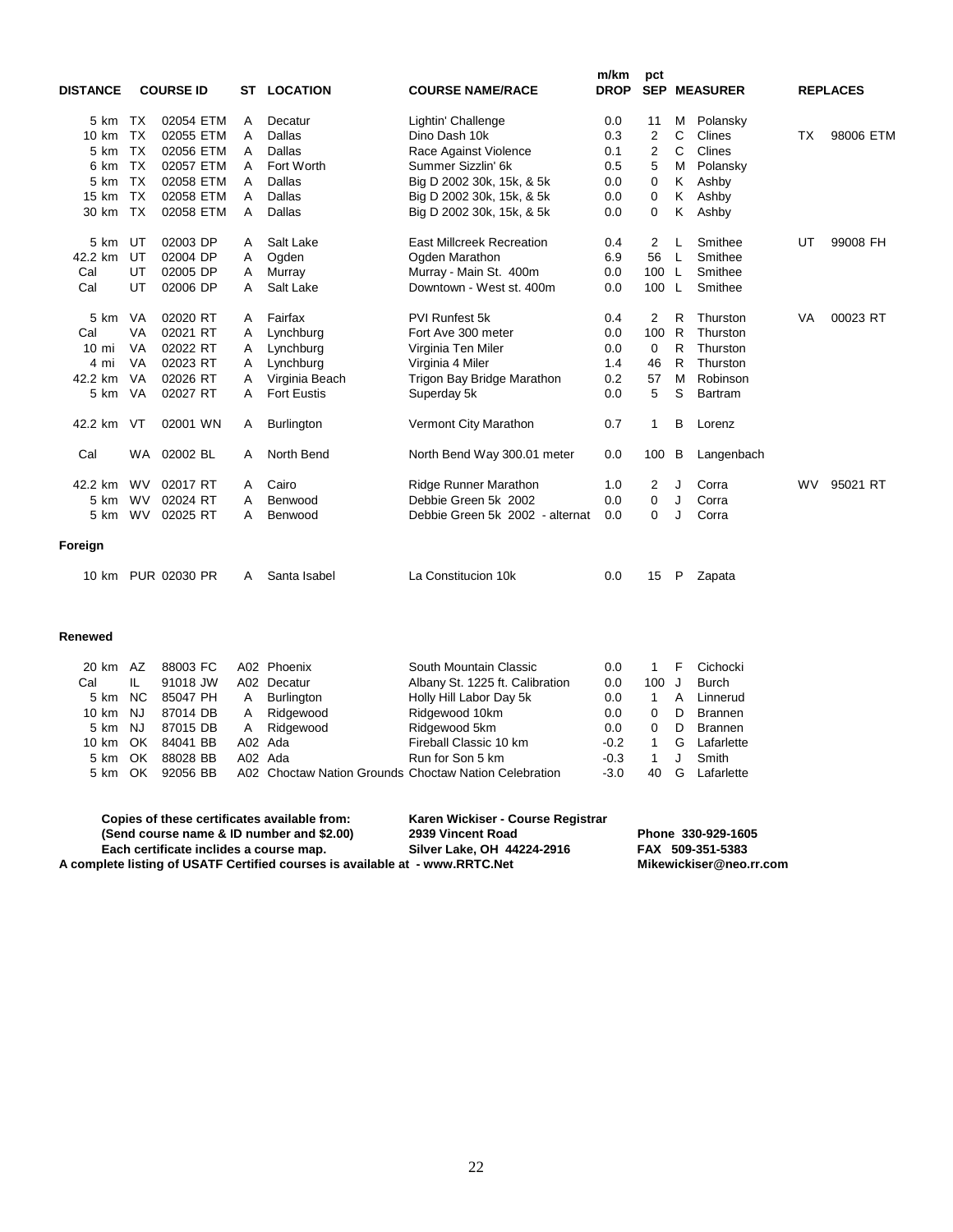## **PIANO TUNER PUZZLE -- SOLUTION AND DISCUSSION**

Bill Glauz's solution (it was his puzzle):

Tuning by fifths one goes up 12 fifths (each being 7 half steps) to get back to a C. (C, G, D, A, E, B, F#, C#, G#, D#, A#, F, C.) Thus, the frequency increases by the multiple  $(3/2)12$ , or  $531,441/4096 = 129.746...$  The targeted new C is up seven octaves, for an increase in frequency of 27, or 128. Therefore the C found by tuning by fifths will be sharp by 1.36...%. It would sound horrible, a terrible discord.

These kinds of problems didn't bother the early musicians when the only instruments were flutes, one-stringed instruments, or the human voice, because only one note at a time could be played, so chords were not a factor. However, with the invention of the harpsichord, organ, and piano, major arguments broke out about how to tune such instruments, between musicians and geometricians. (The latter tried to explain music in terms of geometric constructions, such as dividing a vibrating string into even fractions to get other vibration frequencies.)

Just as an octave spans 8 white notes (hence the name, octave) and if perfect the frequencies are in the ratio of 2:1, and a perfect fifth has a 3:2 frequency ratio, other chords have similar mathematical representations. A perfect fourth has a 4:3 ratio. A fifth plus a fourth = an octave;  $3:2 \text{ X } 4:3 = 4:2$  or 2:1. A ratio of 5:4 is a perfect third. 6:5 is a perfect minor third (C and Eb, for example). A ratio of 5:3 is a perfect sixth, and 7:4 is a perfect seventh. The problem with all this is that if some of the chords are made perfect by the tuning process, the others will be way off and discordant. In the tuning by fifths example, for instance, by the time E is "tuned", it could be played with the C below it, a third, but its sound would be unacceptable to the ear.

The early musical scales date back to Pythagoras (500 B.C.), and consisted of just the present seven white keys, A-G. It was tuned using geometry like that above, but there were always problems. Some chords didn't sound good, so wouldn't be used. A scale of only five notes was often employed. By about 1400 A.D. keyboards with 12 halfsteps in an octave, like the present ones, were introduced. Tuning was still a terrible problem. Some combination of perfect fifths and out-of-tune notes were usually used, or else a combination of some perfect thirds and out-oftune notes, but the result was that some notes just couldn't be played with others.

Finally, in the early 1700's, Johann Sebastian Bach and his organ builder, Gottfried Silbermann, argued mightily about how to tune the organ, and Bach won out. He invented the "equal-tempered" scale in use today. In it, octaves are kept perfect, but all other chords are slightly out of tune, and none are grossly out of tune. The half step was defined mathematically as a frequency ratio of  $2(1/12)$ . Calculating a fifth with this method, if C has a frequency of 256 cps, G would have a frequency of 383.5666 cps, rather than the 384 cps of a perfect fifth, or about 0.1 % off. (Where have we heard that number before?) A piano tuner would tune G to a perfect fifth by ear, then flatten it until he heard about 2 beats per second. And that is basically how it was done for a couple of hundred years. (Nowadays, tuners use electronic tone generators that can be set to any desired frequency, such as the 383.5666 cps for G in the above example.)

#### **David Reik's Solution:**

July 7, 2002

From: David Reik (davidreik@aol.com) To: Peter Riegel (riegelpete@aol.com) and Bill Glauz (wglauz@kcnet.com) Re: The Piano Puzzle

I am no expert on how pianos are tuned, or on sound in general, but I have been interested in the subject for a long time. I will try to present my current understanding of the subject; please set me straight where I am confused.

When I was a junior in high school, a professional musician who was acting as a music teacher showed me how you could play a major scale from any note on the piano if you went up a whole step, a whole step, a half step, a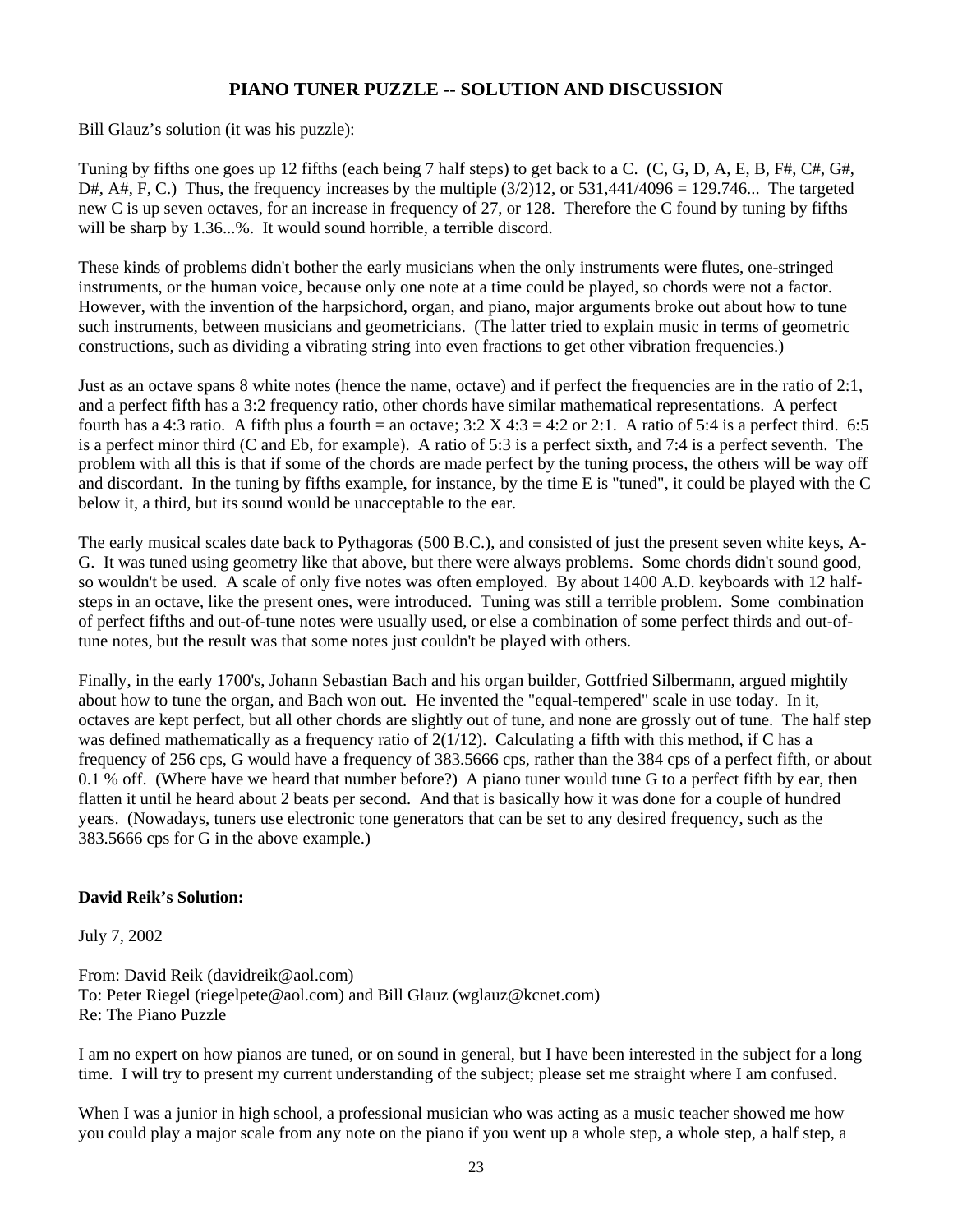whole step, a whole step, a whole step, and, finally, a half step. This was a revelation to me, even though I had played the cello in the Sedgwick Junior High School orchestra. In college, in Music History class, Bach's set of twenty-four pieces for the keyboard, "The Well-Tempered Clavier," was mentioned. It contains twelve pieces, each in a different major key, and twelve pieces, each in a different minor key. As I recall, Bach was trying to demonstrate that if a keyboard instrument was tuned correctly, you could, without any re-tuning, play in any key, that is, play a piece based on a scale that started with any note on the keyboard. Apparently, keyboard instruments, prior to that time, had been traditionally tuned in a way that was specific to a particular key (C, I would guess), but that didn't work for other keys. I would guess that keyboards were tuned to produce perfect intervals relative to C; that is, not only would C to C be a perfect octave, but C to G would be a perfect fifth, C to E would be a perfect third, C to F would be a perfect fourth, and C to A would be a perfect sixth.

The term "sixth" seems to refer to a note that has a wave cycle that is three-fifths as long as the base note's wave cycle, the term "fifth" to a note that has a wave cycle that is two-thirds as long the base note's cycle, the term "fourth" to a note with a wave cycle that is three-quarters as long, and the term "third" to a note that has a wave cycle that is four-fifths as long as the base note's. The upper note in an octave has a wave cycle that is half the length of the base note's wave cycle. I'm not sure of the correct terminology, but I think I can say that the waves of these notes go in and out of phase with the waves of the base note in a way that sounds musical: with a sixth, the phases come together every third wave of the base note; with a fifth, the phases come together every second wave of the base note; with a fourth, the phases come together every third wave of the base note; with a third, the phases come together every fourth wave of the base note. With an octave, the phases come together at every wave of the base note.

I think the terms "third," "fourth," "fifth" and "sixth" are confusing because they have nothing to do with the fractions they seem to suggest. The term "third" is used because a "third" is the first note combined with the third note of a major scale, "fourth" because a "fourth" is the first and the fourth note, "fifth" because a fifth is the first and fifth note, and "sixth" because a sixth is the first and sixth note.

If you tuned a keyboard instrument the way that is suggested in Bill Glauz' "Puzzle of the Month" you would be tuning relative to a different base note each time you went up a fifth. When you arrived at a C, 84 half steps above the original C, twelve fifths above the original C, you wouldn't be exactly seven octaves above the original C; if the original note had a frequency of one and you went up twelve fifths, multiplying by 1.5 each time you went up a fifth, the note arrived at would have a frequency of 129.74633789. If you had gone up seven perfect octaves, the note would have a frequency of 128, so you are 1.36% sharp.

I can't claim to know what is actually done, but I would guess it would have to be something like this: If you want to be able to play in any key, that is, if you want to be able to play a scale starting at any note, you have to tune the instrument so that each half step is the same; the frequency of each half step has to be multiplied by the same number to get the frequency of the half step above it. Assuming we want to give the highest priority to having perfect octaves, and that we are going to have twelve half steps to go up an octave, I think the magic number is approximately 1.059463. Using that number to establish half steps, we get "fifths" that are 1.49830614272 times the frequency of the base note, 0.113% flat of a true fifth. But, if we tune the piano using the method described in the Glauz puzzle but use 1.49830614272 to establish what a "fifth" is, rather than 1.5, at the end of twelve "fifths" we are at a frequency 127.999042344 times the frequency of the note we started with, only 0.000748% off an exact seven octaves.

Using 1.059463 to establish half steps gives us thirds that are 0.79% sharp, fourths that are 0.11% sharp, fifths that are 0.11% flat, and sixths that are 0.91% sharp, with octaves that are essentially perfect. All the intervals would be within 1% of true; maybe that's an unhearable deviation. I can't see any other way to establish half steps that would allow equivalent scales to be played starting at any note.

Am I missing something?

#### **Alan Jones also sent a correct solution, but David's was the first.**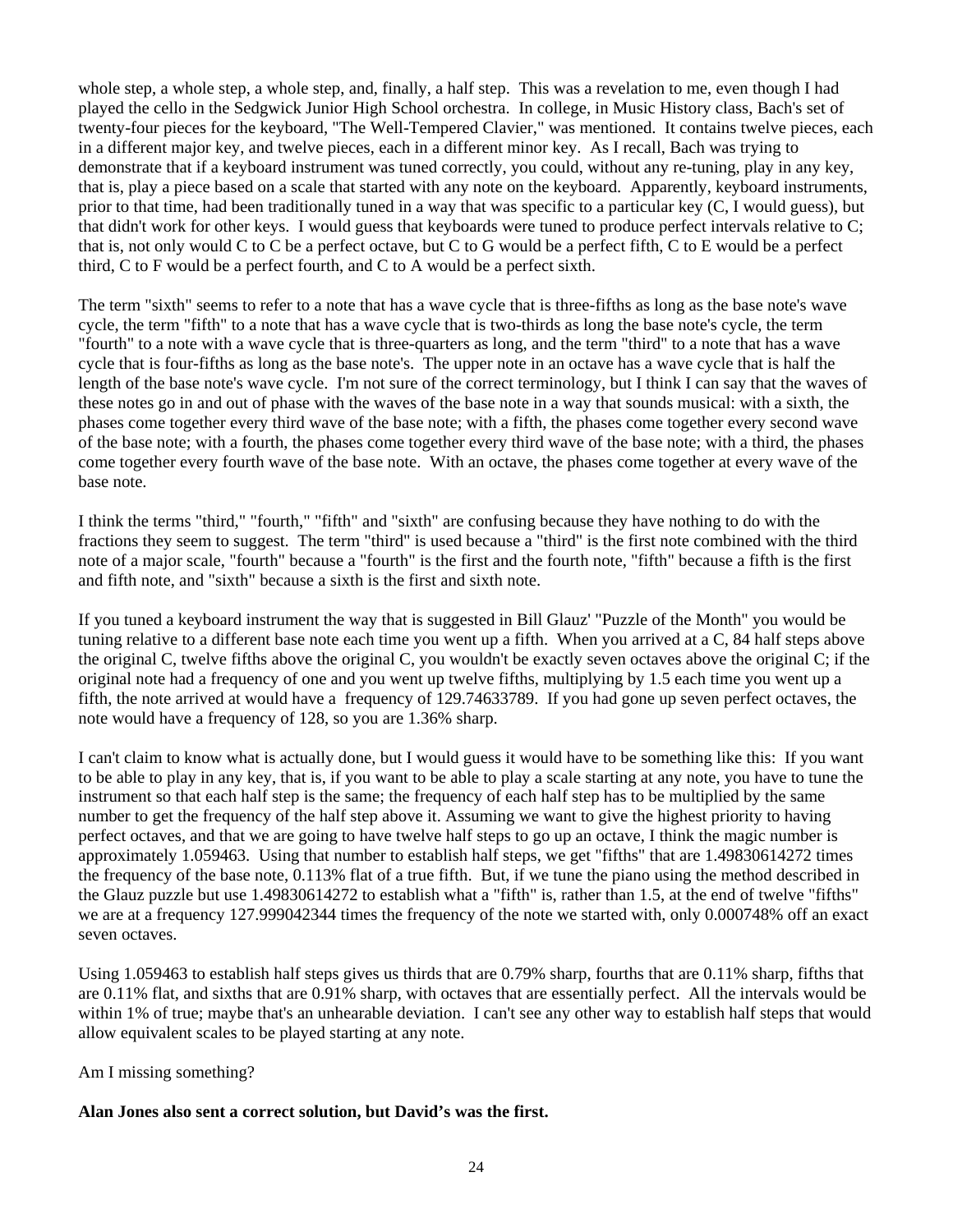# **CERTIFIER ABBREVIATIONS APPEARING IN THE CERTIFIED COURSE LIST**

|  |  |  |  | "No." indicates the number of courses certified as of July 1, 2002 |  |  |
|--|--|--|--|--------------------------------------------------------------------|--|--|
|--|--|--|--|--------------------------------------------------------------------|--|--|

| Abb.       | No.            | <b>Certifier</b>             | Abb.      | No.            | <b>Certifier</b>       |
|------------|----------------|------------------------------|-----------|----------------|------------------------|
| ACL        | 618            | A. C. Linnerud               | KL        | 200            | Kevin Lucas            |
| AM         | 603            | Amy Morss                    | KU        | 119            | Karl Ungurean          |
| AP         | 86             | Al Phillips                  | KY        | 42             | Ken Young              |
| AS         | 67             | Allan Steinfeld              | LB        | 154            | Lee Barrett            |
| <b>BB</b>  | 1045           | <b>Bob Baumel</b>            | LE        | 13             | Len Evens              |
| BC         | 36             | <b>Bill Callanan</b>         | MF        | 107            | Michael Franke         |
| <b>BDC</b> | 11             | <b>Bernie Conway</b>         | <b>MR</b> | 250            | Mike Renner            |
| <b>BG</b>  | 708            | <b>Bill Glauz</b>            | <b>MW</b> | 277            | Mike Wickiser          |
| BH         | 236            | Basil Honikman               | PC        | 127            | Paul Christensen       |
| BH         | 4              | Ben Hablutzel (4 AK courses) | PH        | 368            | Paul Hronjak           |
| BL         | $\mathbf{1}$   | Bob Langenbach               | <b>PR</b> | 1478           | Pete Riegel            |
| <b>BN</b>  | 38             | <b>Bill Noel</b>             | PT        | $\mathfrak{2}$ | Patricia Thornton      |
| <b>BS</b>  | 554            | <b>Brian Smith</b>           | RE        | 315            | <b>Robert Edwards</b>  |
| <b>BT</b>  | 100            | <b>Bob Teschek</b>           | <b>RH</b> | 323            | <b>Bob Harrison</b>    |
| BU         | $\overline{c}$ | <b>Ben Buckner</b>           | RL        | 193            | <b>Bob Letson</b>      |
| <b>CEG</b> | 8              | <b>Charles George</b>        | <b>RN</b> | 307            | Ray Nelson             |
| CJ         | 38             | Carl Jeansonne               | <b>RR</b> | 386            | <b>Rick Recker</b>     |
| CW         | 490            | Carl Wisser                  | <b>RS</b> | 1037           | Ron Scardera           |
| DB         | 483            | Dan Brannen                  | RT        | 718            | <b>Bob Thurston</b>    |
| DK         | 98             | David Katz                   | <b>SH</b> | 528            | Scott Hubbard          |
| DL         | 783            | Doug Loeffler                | SV        | 16             | <b>Steve Vaitones</b>  |
| <b>DLP</b> | 120            | Don Potter                   | TB        | 66             | Tom Benjamin           |
| DM         | 17             | Dale Matty                   | TC        | 308            | <b>Ted Corbitt</b>     |
| DP         | 314            | Dave Poppers                 | TD        | 151            | Tom Duranti            |
| DR         | 403            | David Reik                   | TF        | 31             | Tom Ferguson           |
| DS         | 32             | Don Shepan                   | TK        | 375            | Tom Knight             |
| EL         | 47             | Elizabeth Longton            | WB        | 208            | <b>Bill Belleville</b> |
| EM         | 3              | Elizabeth Main (nee Longton) | WC        | 207            | <b>Woody Cornwell</b>  |
| <b>ETM</b> | 1602           | Tom McBrayer                 | WG        | 250            | <b>Bill Grass</b>      |
| FC         | 163            | Felix Cichocki               | WH        | 12             | William Hughes         |
| <b>FH</b>  | 119            | Finn Hansen                  | WN        | 1561           | <b>Wayne Nicoll</b>    |
| <b>FW</b>  | 69             | Frederic Wilson              | WS        | 5              | Wade Stockman          |
| <b>GAN</b> | 359            | Gene Newman                  |           |                |                        |
| GD         | 177            | George Delaney               |           |                |                        |
| GLD        | 19             | Gordon Dugan                 |           |                |                        |
| <b>GN</b>  | 96             | Greg Nelson                  |           |                |                        |
| <b>GT</b>  | 27             | George Tuthill               |           |                |                        |
| <b>HWC</b> | 3              | Harold Canfield              |           |                |                        |
| JD         | 317            | John DeHaye                  |           |                |                        |
| JF         | 54             | John Ferguson                |           |                |                        |
| JG         | 3              | Jim Gerweck                  |           |                |                        |
| $\rm JL$   | 140            | Jim Lewis                    |           |                |                        |
| <b>JMC</b> | 92             | John McGrath                 |           |                |                        |
| JS         | 277            | John Sissala                 |           |                |                        |

JW 1051 Jay Wight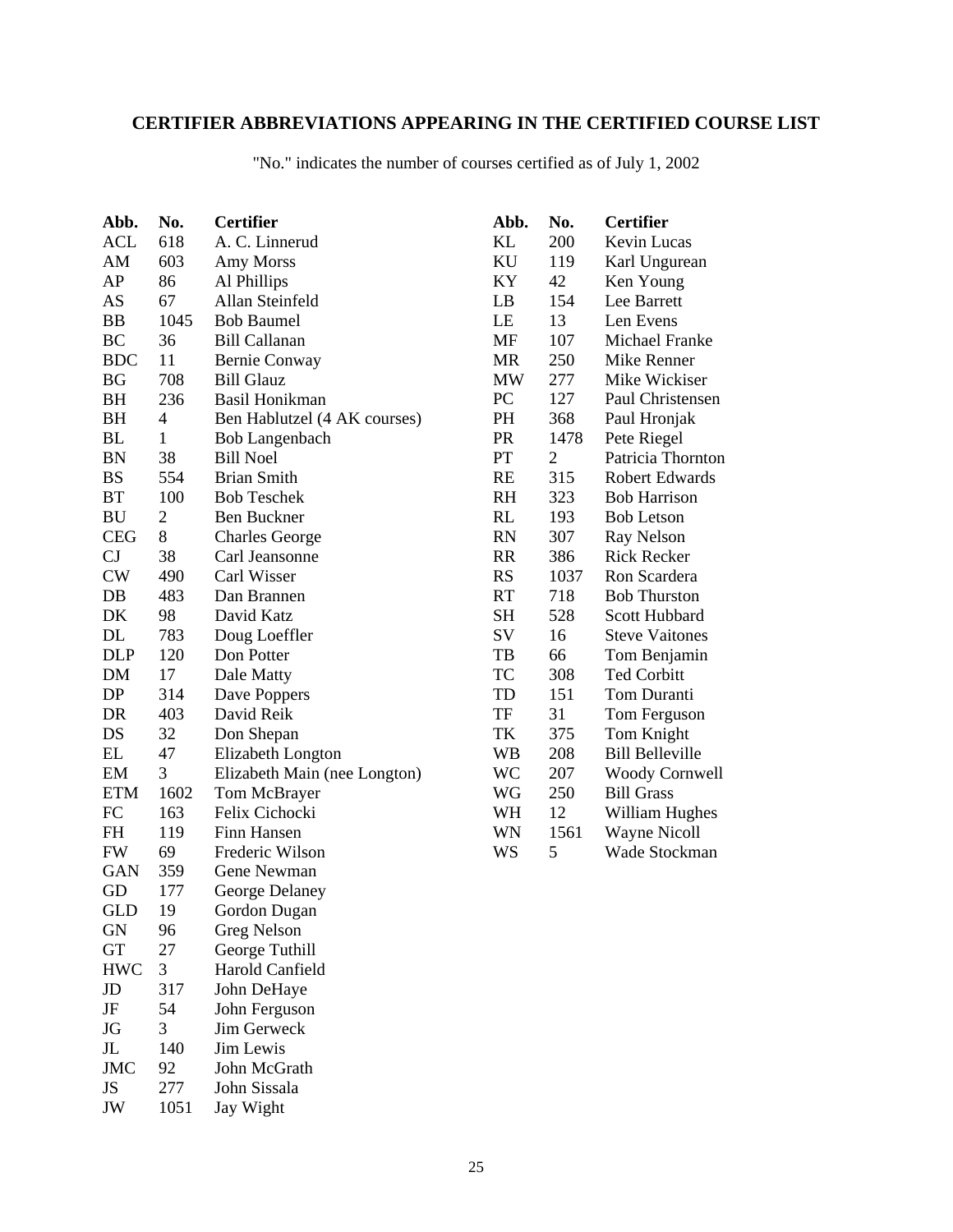#### **MAP OF THE MONTH**



#### List of Measured Points

START - On east parking lot road, at third pole south of main entrance road. Marked with nail and washer on west side of road.

TURNAROUND - 0.83 miles - On Powell Road, 12 feet west of telephone pole on south side of road.<br>Pole is about 20 feet west of a small drainage ditch. A small white sign by the ditch reads "DEL 750 0076." Marked with nail and washer on south side of road.

1 MILE - On Powell Road, 88 feet east of telephone pole D3 A29. Pole is opposite 4840 Powell<br>Road. Point is also opposite the west tree in the front yard of 4840. Marked with nail and washer on south side of road.

2 MILE - On west parking lot road, 89 feet south of the third pole south of the main entrance road. Marked with nail and washer on east side of road.

3 MILE - On Powell Road, 24 feet east of green electric box on north side of road. This is the first electric box east of the mailbox for 4733 Powell Road. Mark is just east of driveway next<br>to red shed painted with "Willowbrook", and is marked with nail and washer on south side of road.

TURNAROUND - 3.05 MILES - same as TURNAROUND above.

4 MILE - On zoo path, about 20 feet uphill from the elephants on the path leading to the North American exhibit.

FINISH - 5 MILES - On the zoo path on the west side of the amphitheatre. Even with the south edge of the first planting island south of the amphitheatre.

#### Measured by Pete Riegel, Columbus, Ohio

TAC Certified Course OH 90030 PR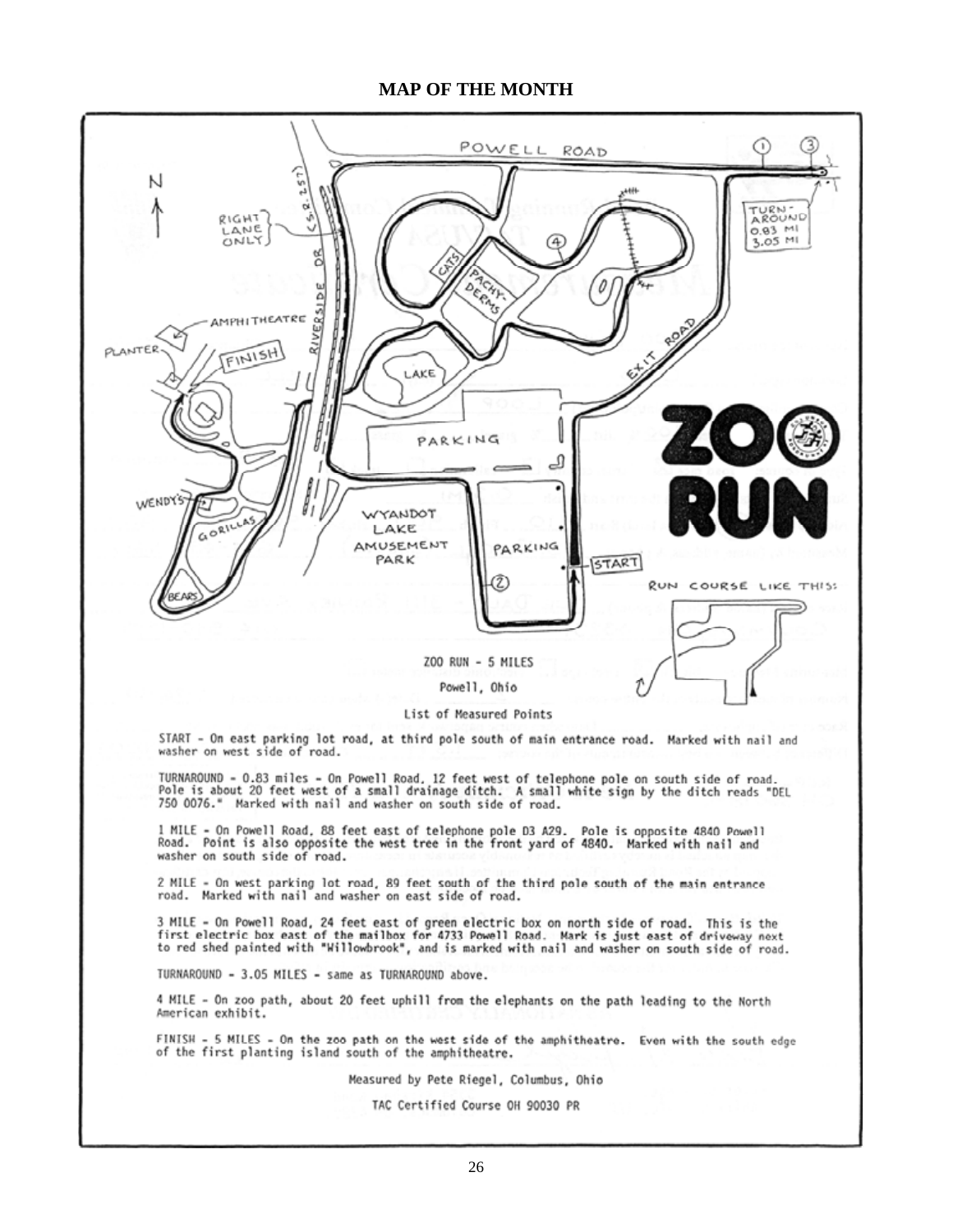#### **PUBLICATIONS AVAILABLE FROM RRTC**

**Printed Course Lists** - You can obtain a list of certified courses for any state. Send \$2.00 for any state list. You will receive a list that is current as of the last published Measurement News. If you wish the courses to be sorted in a special way, let us know. Otherwise it will be sorted by distance as the list appears in MN. You can obtain other specially-sorted lists - for instance, you might want to have all the 5k's in IL, IN, and MO. It can be done. Just say what you want. If you are online, lists can be sent that way. Contact Mike Wickiser at MikeWickiser@neo.rr.com

**Attention RRTC certifiers: Your lists are free.** Any time you want one let us know. You can mark up any mistakes and we will correct it and send you a new copy.

**Web Page Access to Course Lists:**The complete list can be downloaded from the RRTC website at **http://rrtc.net/download/** Also, try the certified course Search Engine at the USA-LDR website **http://www.usaldr.org/**

**Individual Certificates** - These may be obtained by sending the course number and \$2.00 per course desired. **SEND THE COMPLETE ID, INCLUDING PREFIX AND SUFFIX LETTERS, Thus: CA 92057 RS.** Send course name, length and location as well. If you are thinking of hiring a measurer, this is an excellent way to see the sort of work you can expect. In addition, you may wish to check out a course you intend to run. Bring the map to the course and see if the race director got it right!

Above material may be obtained from: Mike Wickiser - 2939 Vincent Rd. - Silver Lake, OH 44224-2906

**Measurement Calculation Computer Program** by Bob Baumel, version 1.2 for Macintosh or IBM PC. This software can be downloaded for free from the RRTC website at

**http://www.rrtc.net/download/** or Bob will distribute it by email attachment (send requests to webmaster@rrtc.net) or on floppy disks (send blank, formatted diskette and stamped return mailer to Bob at: 129 Warwick Road, Ponca City OK 74601-7424). Be sure to specify Mac or PC version.

**Electronic Certificate Templates** (available to Certifiers only), now in an Adobe Acrobat format which isn't tied to any word processor. Requires Acrobat or Acrobat Reader 4.0 or greater (Current Acrobat Reader may be downloaded for free from www.adobe.com). The template allows you to fill in certificates on the computer and print them. Available in both FS and non-FS version. Distributed by Bob Baumel by email or diskette [same addresses as for Measurement software]. Bob can customize the template with certifier's personal info at the bottom (name, address, phone, etc.) so you can avoid retyping it every time (Be sure to specify exact ID text desired when requesting a template).

**Online course measurement book**, edited by Bob Baumel. It's a revision of the one you can buy from USATF, but the basic procedures have not changed. Available at: **http://www.rrtc.net**

**Course Measurement Procedures** - the Bible of course measurement. Complete instructions for measuring courses for USATF certification. The same procedures are now used for IAAF and AIMS courses. \$9.00 postpaid. Available from: USATF - Book Order Dept. - PO Box 120 Indianapolis, IN 46206

**Course Measurement Video** - a concise 17 minute introduction to course measurement, intended as a supplement *to Course Measurement Procedures*. See how it's done! Version 2 sells for \$10 but there are still a few copies of the original version available for

\$7.50. Send to: Tom McBrayer - 4021 Montrose - Houston, TX 77006-4956.

#### **OTHER PUBLICATIONS AND EQUIPMENT**

**Road Race Management** is a monthly newsletter providing race organizing ideas and news for race directors. \$97 per year from: Road Race Management - 4904 Glen Cove Pkwy - Bethesda, MD 20816 Phone: 301-320-6865 Fax: 301-320-9164

**Jones/Oerth Counters** - Write to: Paul Oerth - 2455 Union St - Apt 412 - San Francisco, CA 94123. Phone: 415-346-4165 Fax 415 346 0621. Email: Poerth@aol.com. US Price is \$70 for the 5 digit model, \$80 for the 6 digit model, postpaid. Foreign price is \$75/\$85 plus postage. Foreign orders shipped by airmail. Visa, MasterCard, American Express cards accepted. **Note: Payment in advance is required.**

**RunScore** - The flagship of IBM-style finish line programs. For information contact: Alan Jones - 3717 Wildwood Dr - Endwell, NY 13760. Or check it out on the internet at: www.runscore.com

**Apple Raceberry JaM** - Race management software for Macintosh and Windows. Check it out on the Internet at http://www.raceberryjam.com or call Jack Moran at (952) 920-0558.

#### **TOPOGRAPHIC MAPS**

USA topographic maps are available from:

U. S. Geological Survey 303-202-4200 USGS Map Sales PO Box 25286, Bldg 810 Denver Federal Center Denver, CO 80225

Delivery will be made in approximately 4 weeks. Ask for latest price.

Maps can be located and ordered online at: **http://www.usgs.gov**

Maps can be obtained in just a few days from:

Map Express – PO Box 280445 – Lakewood, CO 80228-0445

1-800-MAP-00EX (1-800-627-0039)

Maps can be located and ordered online at**: http://www.mapexp.com**

**Topo Maps on CD-ROM** - 3-D TopoQuads includes authentic USGS 7.5-minute quadrangle maps, assembled into one seamless database

See an interactive online demo at **http://www.delorme.com**

Also - check out Street Atlas USA from the above – it's a seamless street map of the whole USA at a decent price.

#### **USGS TOPOGRAPHIC MAPS ONLINE - FREE**

 Maps.Com has a section where you can click on to all USGS maps, free. This can be very handy for obtaining accurate elevation information.

Check out**: http://www.maps.com**